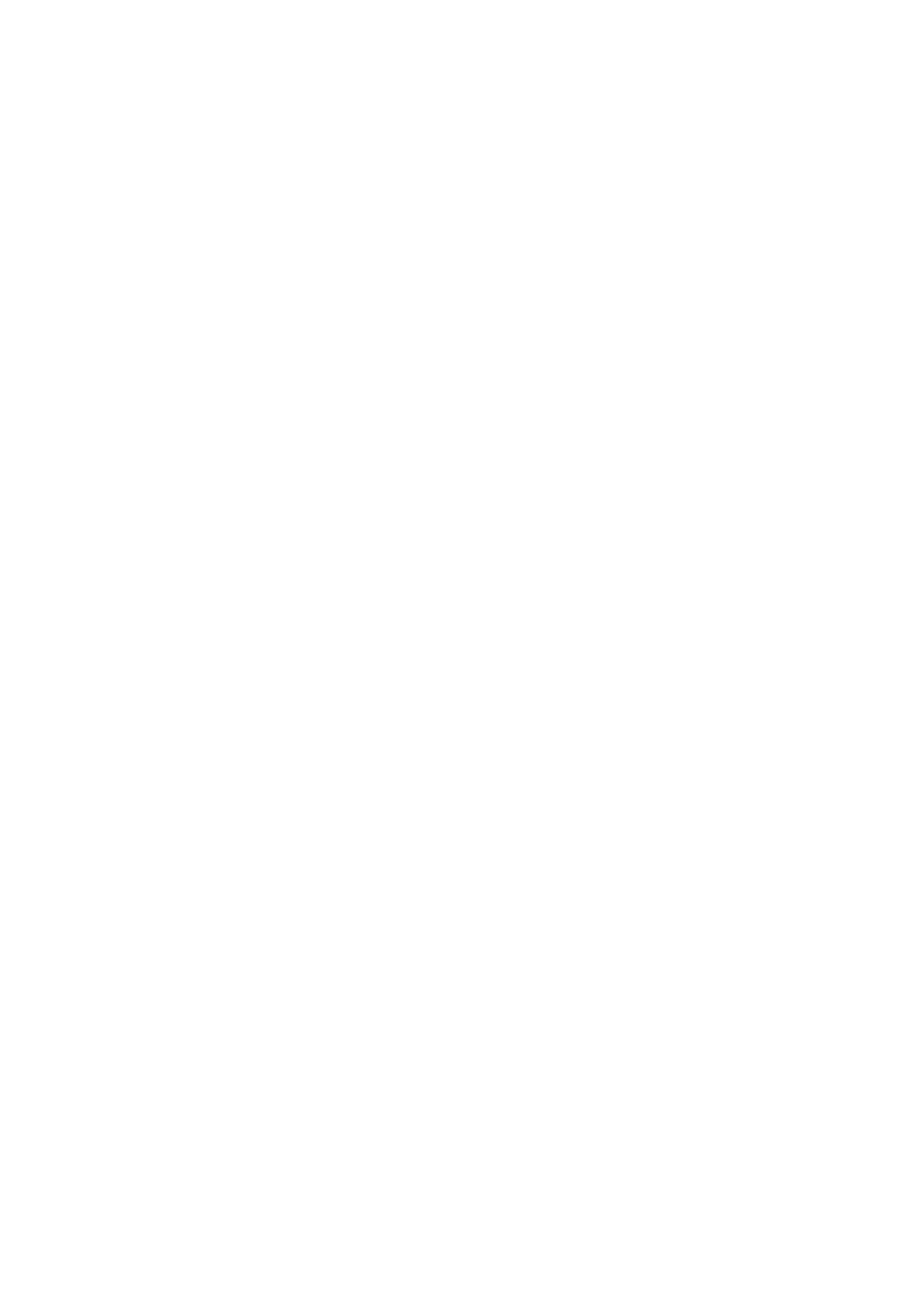# **CONTENTS**

| 1. |        |                                                                              |  |  |  |
|----|--------|------------------------------------------------------------------------------|--|--|--|
| 2. |        |                                                                              |  |  |  |
| 3. |        |                                                                              |  |  |  |
|    | 3.1.   |                                                                              |  |  |  |
|    | 3.2.   |                                                                              |  |  |  |
|    | 3.3.   |                                                                              |  |  |  |
|    | 3.4.   | Work package 1: Identification of FHB resistance in wheat and barley with    |  |  |  |
|    | 3.4.1. |                                                                              |  |  |  |
|    | 3.4.2. |                                                                              |  |  |  |
|    | 3.4.3. |                                                                              |  |  |  |
|    | 3.4.4. |                                                                              |  |  |  |
|    | 3.4.5. | FHB analyses and QTL identification in CIMMYT 251 and Paragon  14            |  |  |  |
|    | 3.4.6. | FHB analyses and QTL identification in Chevallier x NFC Tipple and Armelle x |  |  |  |
|    | 3.4.7. |                                                                              |  |  |  |
|    | 3.5.   | Work package 2: Exploitation of synteny to break the linkage between FHB     |  |  |  |
|    |        |                                                                              |  |  |  |
|    | 3.5.1. |                                                                              |  |  |  |
|    | 3.5.2. |                                                                              |  |  |  |
|    | 3.5.3. |                                                                              |  |  |  |
|    | 3.5.4. |                                                                              |  |  |  |
|    | 3.6.   | Workpackage 3: Identification and mapping of FHB resistance QTL in barley    |  |  |  |
|    |        |                                                                              |  |  |  |
|    | 3.6.1. |                                                                              |  |  |  |
|    | 3.6.2. |                                                                              |  |  |  |
|    | 3.6.3. |                                                                              |  |  |  |
|    | 3.6.4. |                                                                              |  |  |  |
|    | 3.6.5. |                                                                              |  |  |  |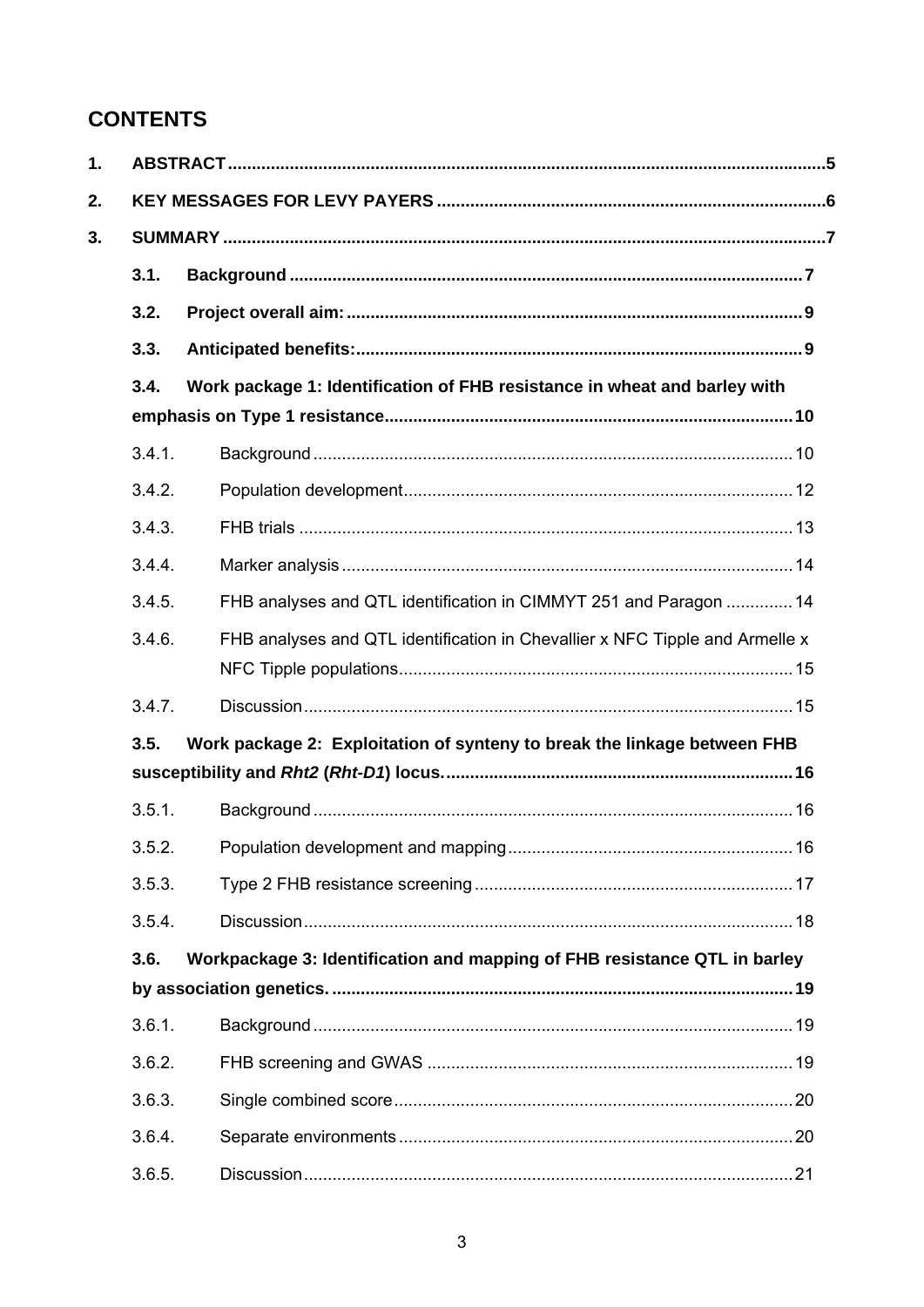| 3.7.   | Workpackage 4. Identification of the Optimal Integration of Host Resistance |  |  |  |  |  |
|--------|-----------------------------------------------------------------------------|--|--|--|--|--|
| 3.7.1. |                                                                             |  |  |  |  |  |
|        |                                                                             |  |  |  |  |  |
| 3.7.2. |                                                                             |  |  |  |  |  |
| 3.7.3. |                                                                             |  |  |  |  |  |
| 3.7.4. |                                                                             |  |  |  |  |  |
| 3.7.5. |                                                                             |  |  |  |  |  |
| 3.7.6. |                                                                             |  |  |  |  |  |
| 3.8.   | Workpackage 5. Fine mapping of the Type 1 FHB resistance on chromosome      |  |  |  |  |  |
|        |                                                                             |  |  |  |  |  |
| 3.8.1. |                                                                             |  |  |  |  |  |
| 3.8.2. |                                                                             |  |  |  |  |  |
| 3.8.3. |                                                                             |  |  |  |  |  |
| 3.8.4. |                                                                             |  |  |  |  |  |
| 3.8.5. | HS x DH81 marker analysis, genotyping and map construction: 29              |  |  |  |  |  |
| 3.8.6. |                                                                             |  |  |  |  |  |
| 3.8.7. |                                                                             |  |  |  |  |  |
|        |                                                                             |  |  |  |  |  |
|        |                                                                             |  |  |  |  |  |

4.

 $5.$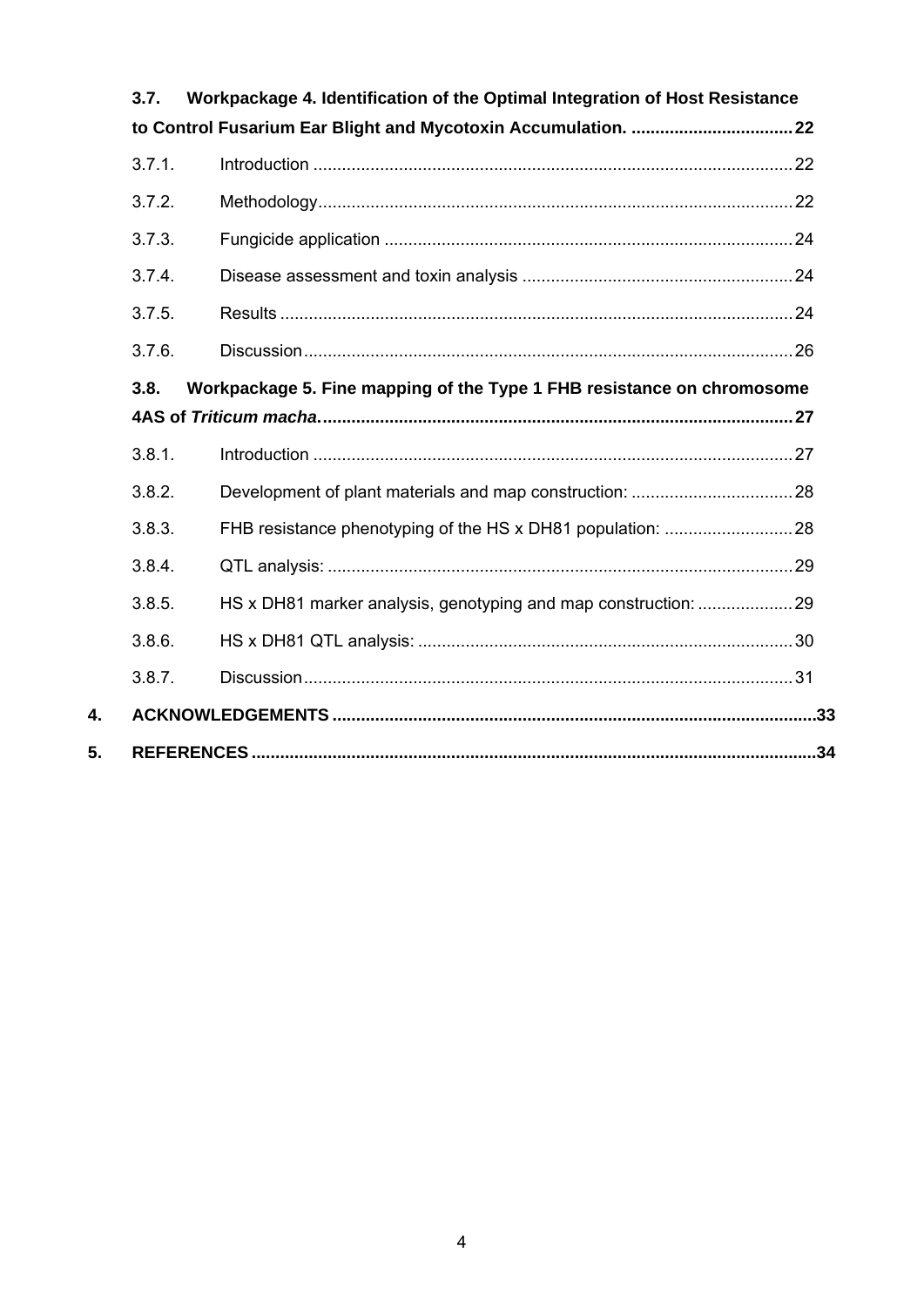## **1. Abstract**

Fusarium head blight (FHB) poses an increasing threat to wheat and barley crops in the UK. Under high disease pressure, current varieties are unable to restrict accumulation of deoxynivalenol (DON) mycotoxin to below EU thresholds. This project set out to facilitate incorporation of FHB resistance into UK varieties to reduce/eliminate the risk of trichothecene mycotoxins entering the food chain and enhance production efficiency. The project aimed to identify and characterise new sources of FHB resistance in wheat and barley and determine whether it is possible to break the association between the semi-dwarfing gene (*Rht2*) and susceptibility to FHB. The project also investigated the potential of an integrated approach combining host resistance with fungicides to further reduce the risk of mycotoxin accumulation on grain.

The presence of awns appears to increase FHB resistance. This finding is significant because almost all UK wheat varieties lack awns and this may, in part, account for the overall high level of susceptibility in UK wheat varieties.

Most UK varieties carry the semi dwarfing gene (*Rht2*). The presence of this gene has long been associated with susceptibility to FHB. The Inspyr project revealed that the effect is due, not to the Rht2 gene itself, but to a nearby gene. Using markers located near the susceptibility gene, it is now possible for breeders to select lines of the desired height for UK conditions but that lack the FHB susceptibility factor. This should provide a very rapid means to improve the overall FHB resistance of UK wheat varieties.

The Inspyr project demonstrated that an integrated approach of growing FHB resistant varieties and treating with appropriate fungicides at the time of flowering provides a means to reduce the risk of DON accumulation in grain exceeding EU thresholds. This offers an approach to maintain crop and consumer health, even under conditions of high disease pressure.

While in wheat, greater resistance to FHB is often associated with greater plant height this does not appear to be the case for barley. A potent FHB resistance was identified in the heritage barley variety Chevallier that functions independently of plant height.

The findings of the Inspyr project offer plant breeders and growers a number of ways in which to improve the overall FHB resistance of UK wheat and barley varieties and to reduce the risk of mycotoxin accumulation in grain in their crops, even when exposed to high disease pressure.

Further work will be required to find the optimum number and type of FHB resistances required to work alongside the available fungicides to eliminate the risk posed by FHB in most circumstances. Additional work will also be required to identify how the resistances interact with different fungicide chemistries to provide optimal control.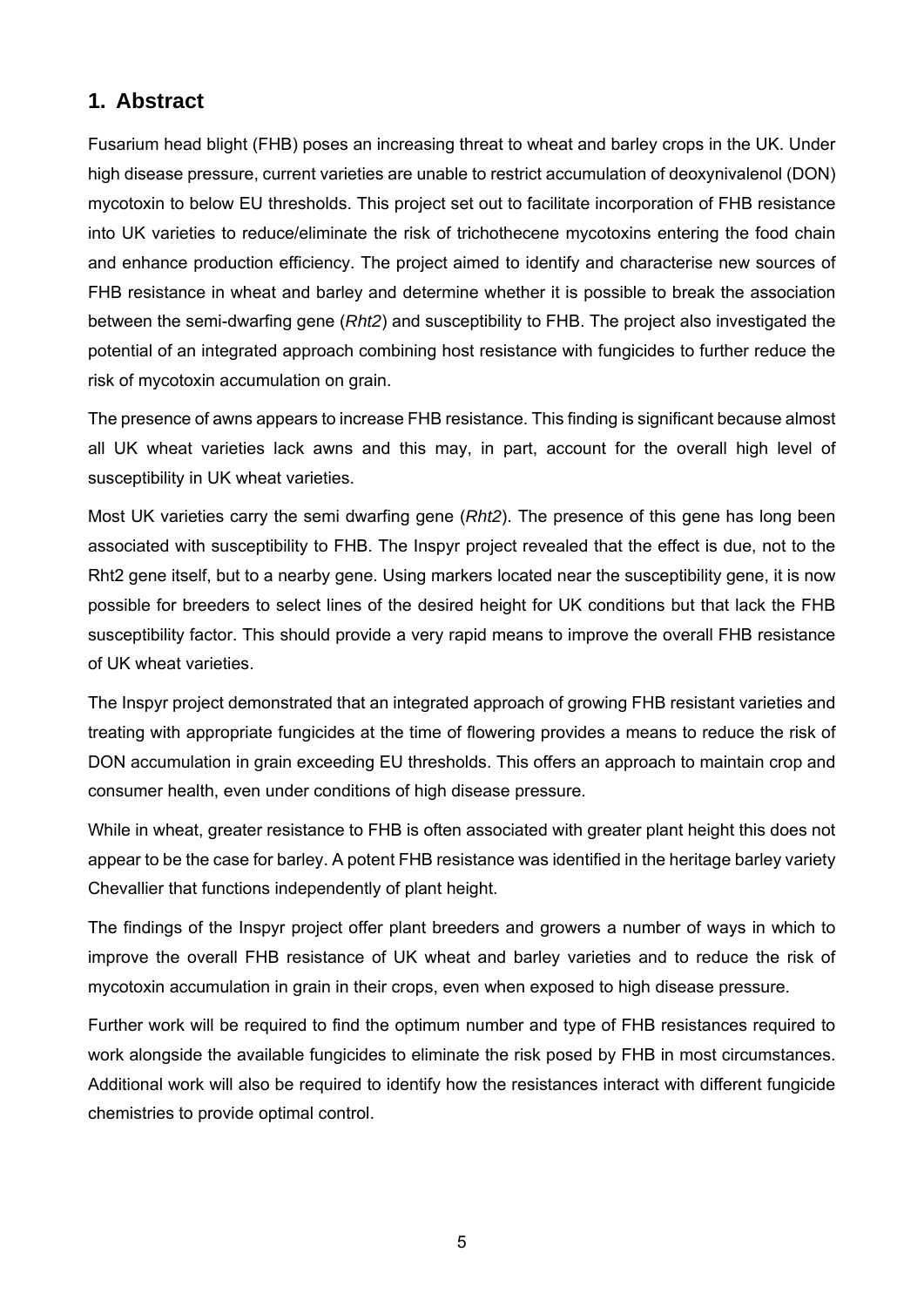### **2. Key messages for Levy Payers**

- This project focussed on gaining improved understanding of the basis of fusarium head blight resistance in wheat and barley in order to provide information to plant breeders to assist them in their efforts to improve the levels of FHB resistance in these crops. A parallel intention was to determine whether host resistance could combine with fungicide chemistry to provide a genuinely integrated approach to tackling the problem of FHB and associated contamination of grain with mycotoxins.
- New sources of resistance to FHB were identified in wheat and barley and selected sources were characterised to identify regions associated with reduced FHB and mycotoxin contamination.
- In wheat, a potent FHB resistance was identified that is associated with the presence of awns. This resistance appears to reduce the ability of the fungi to infect the heads. It is not known whether this effect is due to altered morphology which might affect the microclimate at the surface of the head. Further research will be required to establish whether this effect is due to the gene controlling the presence of awns or to nearby linked genes.
- FHB resistance in wheat is often associated with plant height and we examined whether this is also the case in barley. The heritage barley variety 'Chevallier' is tall and highly resistant to FHB whereas NSF Tipple is short and susceptible to FHB. Most of the difference in height is due to a gene on chromosome 3H whereas much of the effect on FHB resistance is due to gene(s) on chromosome 6H. With this knowledge breeders should be able to produce short barley varieties with high levels of FHB resistance.
- The *Rht2* semi-dwarfing gene (now known as *RhtD1b*) has been used extensively in production of UK varieties. Previous study had highlighted the link between the gene *Rht2* and susceptibility to FHB. Through careful study of the region around *Rht2* we determined that the susceptibility is not due to the *Rht2* gene itself but to a gene nearby (linkage). Molecular markers were produced to allow breeders to select lines carrying the desired *Rht2* gene but lacking the FHB susceptibility. This breakthrough should remove one of the major obstacles to the improvement of FHB resistance in UK wheat.
- Association genetic analysis of a large collection of two-row barley varieties revealed several regions associated with resistance to FHB. While some of these were effective in most environments, several appeared only to be effective in particular years or locations. The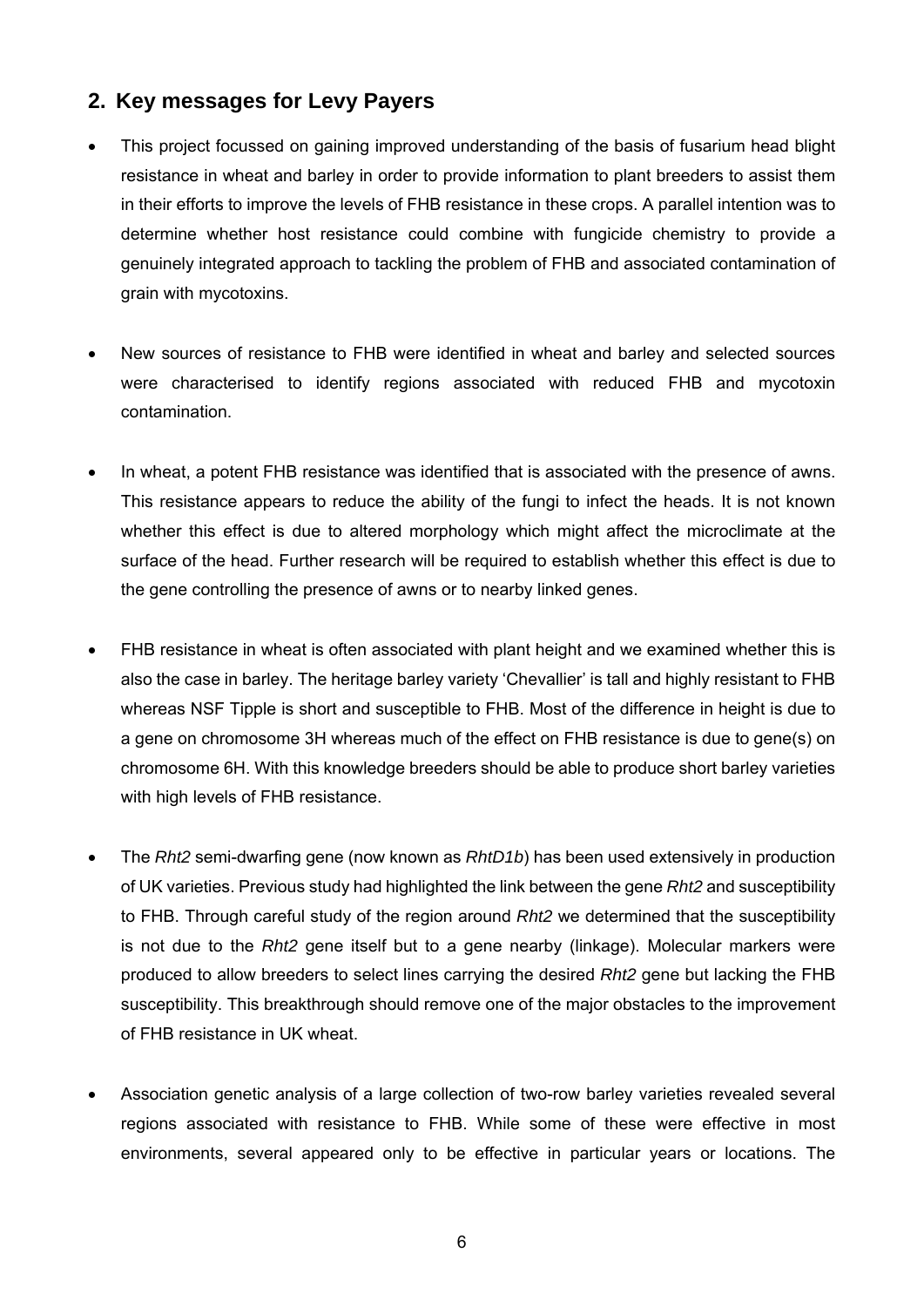distribution of loci across the barley genome should enable breeders to select and combine the most potent of the effects to significantly improve the overall FHB resistance of barley varieties.

 Application to wheat heads of fungicide with activity against FHB at an optimal timing was shown repeatedly to reduce mycotoxin content (DON) by approximately 50%. The effect of fungicide application complemented that of Type 2 resistance (resistance to spread) in the host while having little effect on wheat lines with higher levels of Type 1 resistance. Under conditions of high disease pressure, the application of fungicide to lines with high levels of Type 2 resistance (carrying multiple Type 2 resistances) could reduce DON content of grain to below the EU threshold. An integrated approach to FHB control through increased host resistance combined with application of appropriate fungicides offers the opportunity to significantly reduce losses due to DON contamination levels exceeding EU thresholds.

### **3. SUMMARY**

#### **3.1. Background**

Fusarium head blight (FHB) of cereals poses an increasing threat to the UK wheat and barley crops. New *Fusarium* species have appeared and spread in the UK, the most significant of which are *Fusarium graminearum* and *F. langsethiae.* The appearance of the former is most probably due to the recent increase in maize production in the UK (West et al 2012a). *Fusarium graminearum* can infect maize and produces fungal structures (perithecia) from which it releases airborne conidia (ascospores) that contaminate subsequent wheat and barley crops. Future predicted climate changes are likely to exacerbate risks of epidemics in the UK (West et al 2012b). In addition to yield loss associated with FHB the disease is of particular concern because the *Fusarium* species produce a spectrum of trichothecene mycotoxins (DON, NIV, T2 and HT-2) within grain that are harmful for human and animal consumption.

FHB reached its highest recorded level in the UK in 2007 with 86% of samples from the Defra 'CropMonitor' project containing FHB pathogens. In 2008, although the percentage of samples containing FHB pathogens was reduced (64%) the delayed harvest due to rain promoted mycotoxin accumulation.

Yield loss relationships that were established during a previous AHDB Cereals & Oilseeds funded project on fusarium epidemiology can be used to calculate national losses due to FHB. In 2008, UK wheat production was 17.5 million tonnes. Additional losses are incurred through the contamination of grain with mycotoxins. Approximately 15% of wheat samples within the 2008 survey exceeded the EU limit for DON while 30% exceeded the limit for another *Fusarium* mycotoxin, zearalenone. These levels make the grain unsuitable for human consumption. For milling wheat in 2008 the DON contamination would potentially have led to 927,000 tonnes of grain being unsuitable for processing.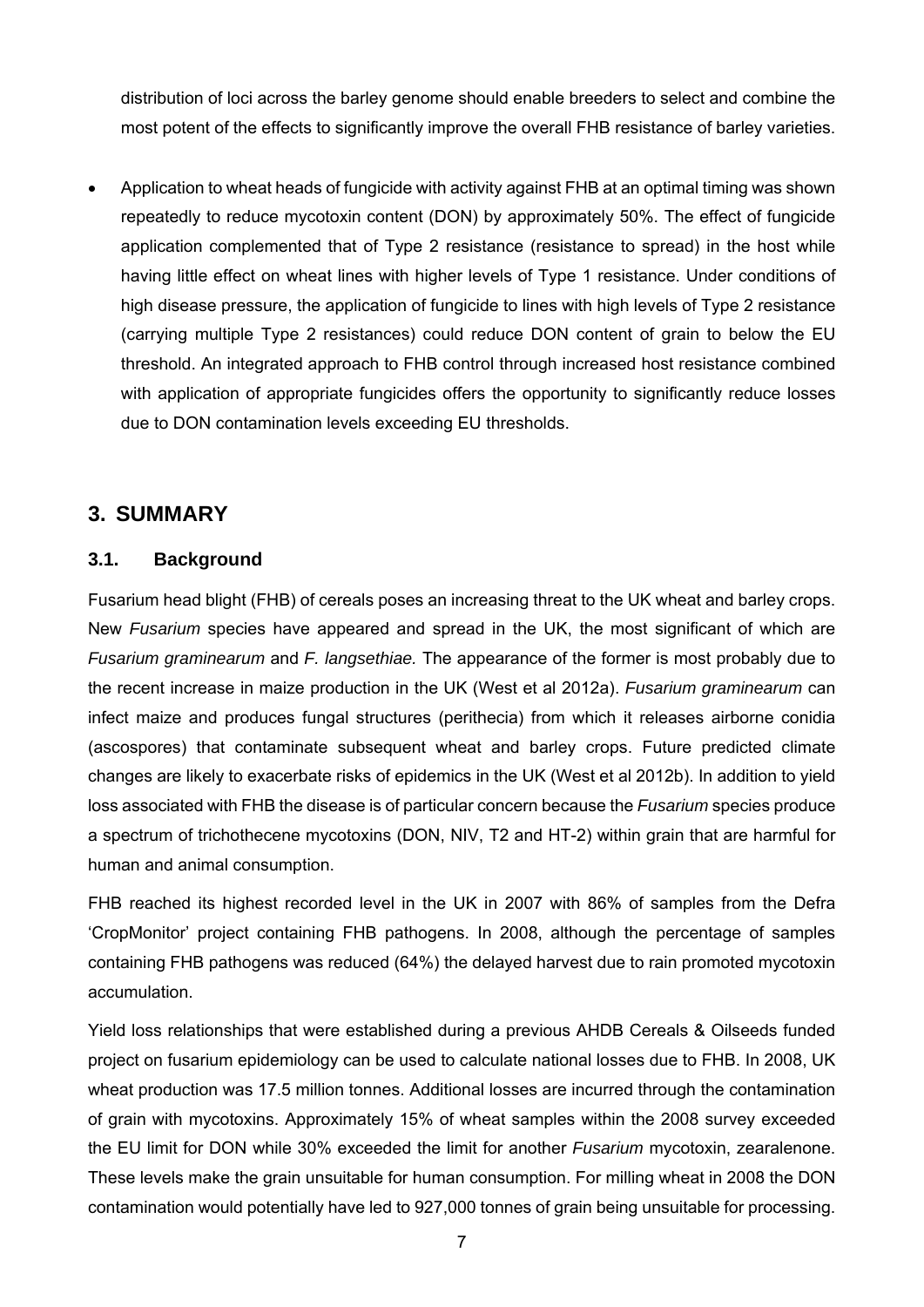In an epidemic year, with an average of 5% ear disease nationally the expected losses would be in the region of £130 million for wheat at £150 per tonne. This does not include the cost of fungicide application or the losses due to reduced quality. The requirement to test for mycotoxins also incurs a very significant additional cost to producers and processors.

It is widely recognised that resistant varieties offer the best option to control FHB. All wheat and barley breeders consider it as a major but difficult target for resistance breeding. Incorporation of high levels of resistance to FHB into wheat and barley will be critical to prevent DON, T2, HT-2 and nivalenol (NIV) mycotoxin contamination of grain from becoming a major problem for all elements of the UK food and feed chains.

Two forms of fusarium head blight (FHB) resistance are well recognised: Type 1 (resistance to initial infection) and Type 2 (resistance to spread within the head) (Schroeder and Christensen, 1963). Evidence suggests that Type 2 resistance counters the effect of deoxynivalenol (DON) mycotoxin. Mutants of *F. graminearum* that cannot produce DON are still able to infect wheat heads but are not able to spread within the head (Bai et al., 2001). This suggests that DON is not required for pathogenicity but acts as a virulence factor to overcome Type 2 resistance of wheat and enhances the ability of the fungus to colonise the host.

Different trichothecene mycotoxins have significantly different toxicities towards wheat. Whereas DON is highly phytotoxic, others such as NIV, T-2 and HT-2 are much less potent against wheat (Eudes, 2000; Shimada, 1990). Different cereals also differ in susceptibility to these toxins. Barley is much more resistant to DON than wheat and exhibits inherently high levels of Type 2 resistance. Thus, differential FHB resistance among barley varieties is due to differences in Type 1 resistance.

A previous AHDB Cereals & Oilseeds-supported LINK project (Nicholson, 2008) showed that Type 2 resistance in wheat is of relevance mainly to DON-producing isolates of only some FHB-causing species. In contrast, Type 1 resistance should be effective against all FHB species including producers of T-2 and HT-2. Type 1 resistance is thus relevant to both wheat and barley and in relation to disease caused by all the species responsible for FHB. Integrated strategy to prevent mycotoxin risks (INSPYR) focussed on so-called Type 1 resistance that should provide resistance towards all *Fusarium* species producing different mycotoxins as well as non toxin-producing pathogens such as *Microdochium* species. The genetic analyses set out to identify, characterise and localise the FHB resistance genes in novel germplasm. The ongoing programme to identify new resistance sources provides valuable resources for future breeding and research.

Nicholson (2008) in REFAM project showed that most current UK wheat varieties are highly susceptible to FHB with little genetic variation for resistance. Much of the susceptibility of UK varieties may be due to the presence of the *Rht2* semi-dwarfing gene which was in almost all UK varieties at that time. This gene has frequently been associated with higher levels of susceptibility to FHB (Srinivasachary et al 2008, 2009; Lu et al 2011). It was not known whether this effect was due to a pleiotropic effect of the semi-dwarfing gene itself or due to linkage with a gene conferring

8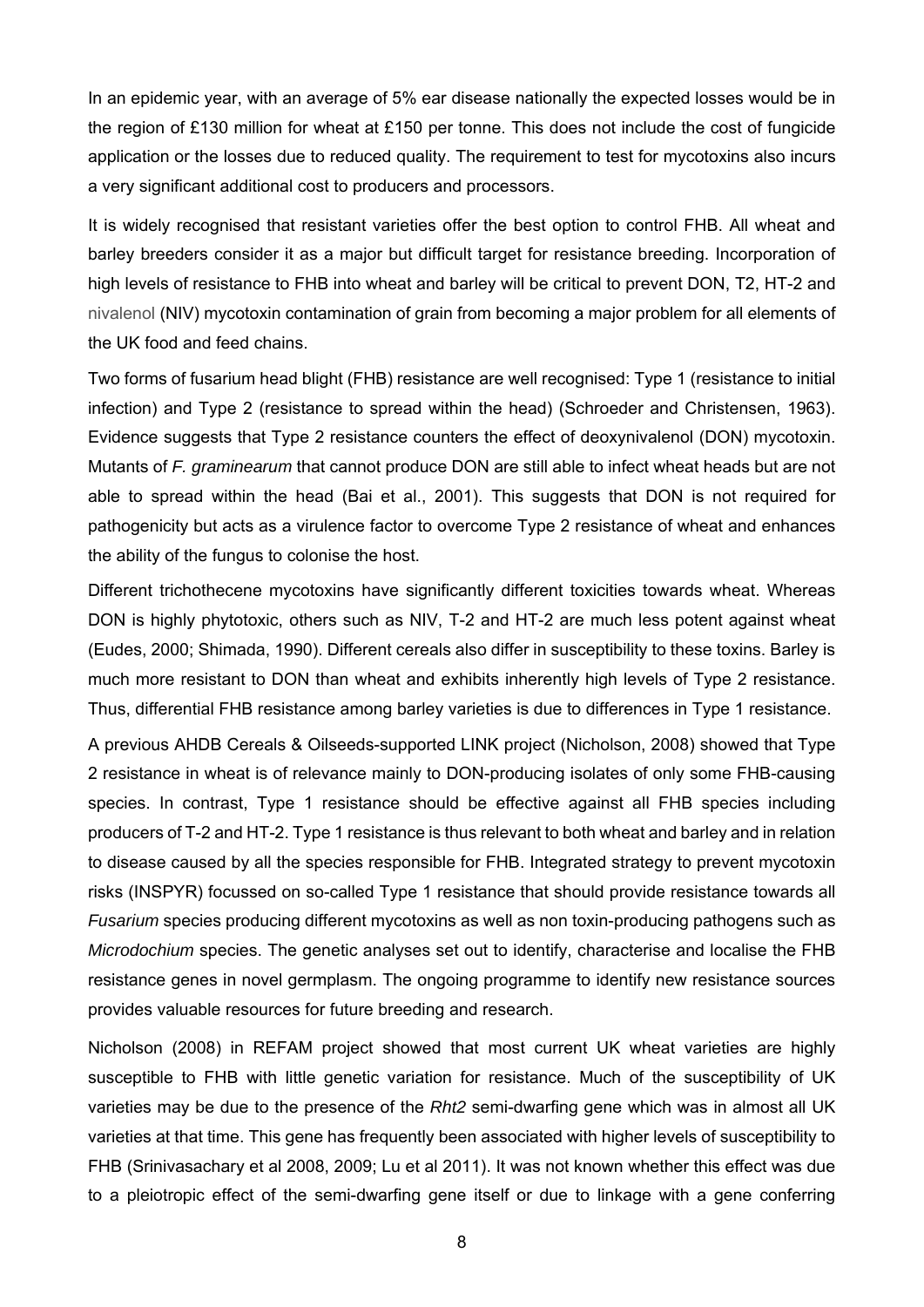increased susceptibility to FHB. If it is the latter then this association must be broken to enable breeders to produce FHB resistant varieties with acceptable agronomic characters.

As stated above, UK wheat and barley varieties are highly or moderately susceptible to FHB. No commercially significant variety is sufficiently resistant to remove the need for fungicide application to control the species responsible for FHB under conditions conducive for infection. Timely application with appropriate triazole fungicides can restrict disease development and mycotoxin accumulation. Under moderate to high disease pressure, however, fungicide application often fails to reduce DON contamination to below EU legislative limits in susceptible varieties such as those currently grown in the UK.

An integrated approach, based on varieties with significantly enhanced resistance and appropriate fungicide application may provide the best means to achieve sustainable control of FHB and minimise the risk of mycotoxins entering the food and feed chains.

### **3.2. Project overall aim:**

- To identify and characterise new sources of resistance in wheat and barley that act against all the species that cause FHB by preventing initial infection (type 1 resistance).
- To facilitate incorporation of FHB resistance into UK varieties to reduce/eliminate the risk of trichothecene mycotoxins (DON, NIV, T-2, HT-2) entering the food chain and enhance production efficiency.
- To develop an integrated and sustainable strategy to control FHB and minimise mycotoxin risks through the use of resistant varieties combined with appropriate fungicide application.

The project was divided into five work packages to reflect the specific objectives:

- 1) Identification of FHB resistance in wheat and barley with emphasis on Type 1 resistance.
- 2) Exploitation of synteny to break the linkage between FHB susceptibility and *Rht2* (*Rht-D1b*) locus.
- 3) Identification and mapping of FHB resistance quantitative trait loci (QTL) in barley by association genetics.
- 4) Identification of the optimal integration of host resistance and fungicides to control FHB and mycotoxin accumulation.
- 5) Fine mapping of the Type 1 FHB resistance on chromosome 4AS of *Triticum macha*.

#### **3.3. Anticipated benefits:**

The INSPYR project is intended to benefit the industry, through assisting breeders to more effectively develop varieties with resistance to all FHB species by expanding knowledge of the genetics of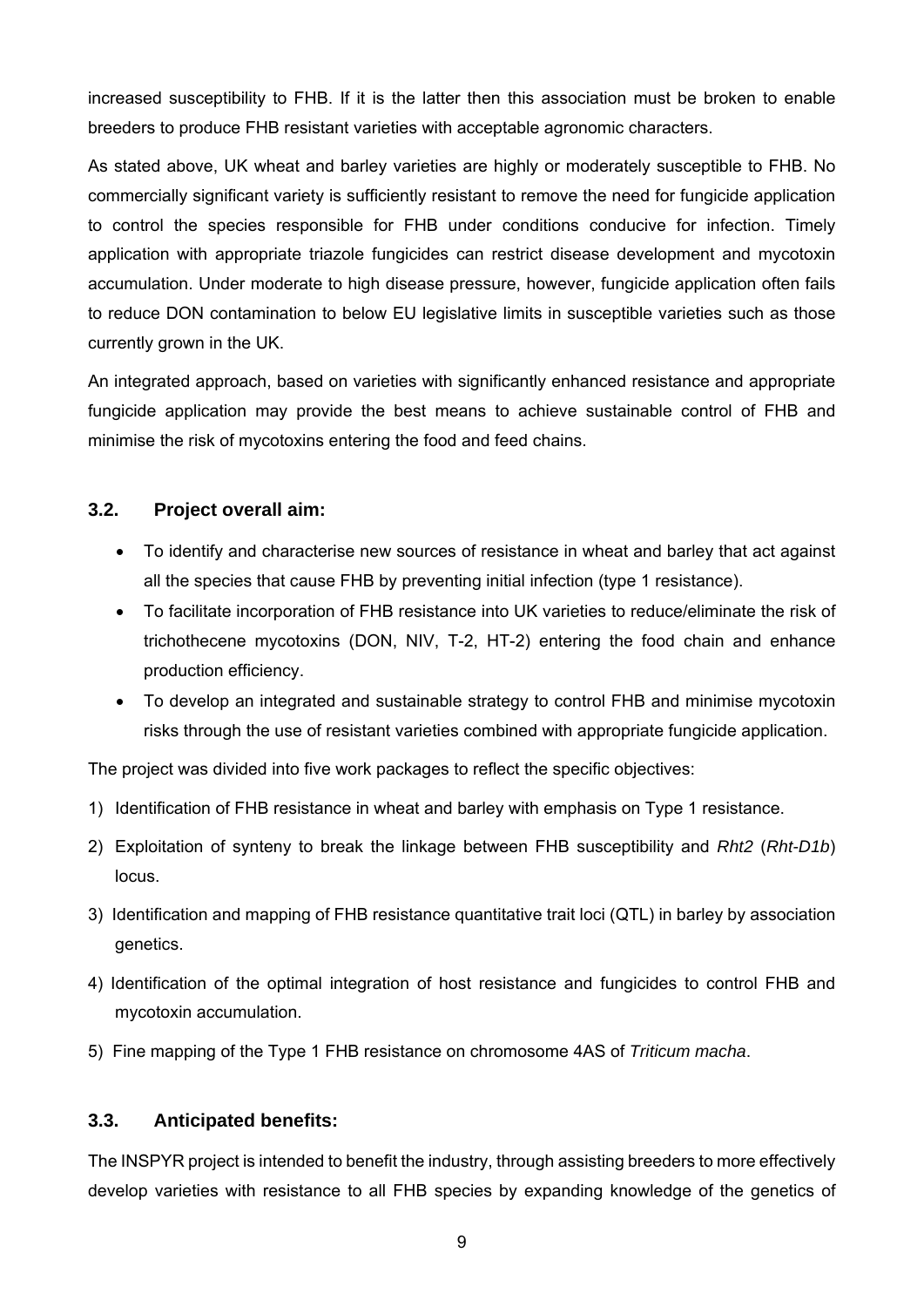resistance. Widespread cultivation of FHB resistant varieties will also reduce the need for highly expensive mycotoxin testing by millers and maltsters.

Growers will benefit through new highly resistant varieties with desirable agronomic characteristics (e.g. semi-dwarf). These will combine increased yield with reduced inputs to significantly improve efficiency and reduce the carbon footprint of the industry.

Most importantly, the INSPYR project will provide information on resistance that is relevant to both wheat and barley, to all FHB pathogens and to attempts to limit the accumulation of DON, T-2 and HT2 mycotoxins in grain.

This project will provide new knowledge about the genetics of resistance and sources of resistance that can be applied immediately in plant breeding programmes in the UK and Europe.

The project will also produce molecular markers to the region about *Rht2* allowing breeders to maintain this agronomically important allele in their breeding programmes while selecting against the putative linked FHB susceptibility factor.

This project will demonstrate how different forms of disease resistance (Type 1 and 2) interact with appropriate fungicide application to reduce disease and mycotoxin levels.

# **3.4. Work package 1: Identification of FHB resistance in wheat and barley with emphasis on Type 1 resistance**

### **3.4.1. Background**

Resistance of wheat to fusarium head blight (FHB) appears to be horizontal and non-species specific with no clear evidence for host by pathogen species interaction (van Eeuwijk et al, 1995). Several components of resistance to FHB have been proposed, of which two have been commonly accepted, Type 1 and Type 2 (Schroeder and Christensen 1963). Resistance to initial infection (Type 1) is assessed as disease incidence following natural infection or inoculation by spraying heads at midanthesis with conidia (Miedaner et al, 2003). Resistance to spread within the head (Type 2) is assessed by injection of inoculum into single florets within the head.

Use of point and spray inoculation in conjunction with molecular mapping has identified several major quantitative trait loci (QTL) conditioning predominantly Type 2 resistance (Anderson et al, 2001; Buestmayr et al, 2002; Shen et al, 2003a, 2003b) but relatively few studies have identified QTL for Type 1 resistance (Buerstmayr et al, 2002; Steiner et al, 2004; Steed et al, 2005). This may reflect a paucity of Type 1 resistance in the germplasm under study, but it is also probable that the need to infer Type 1 resistance hampers the identification of this form of resistance.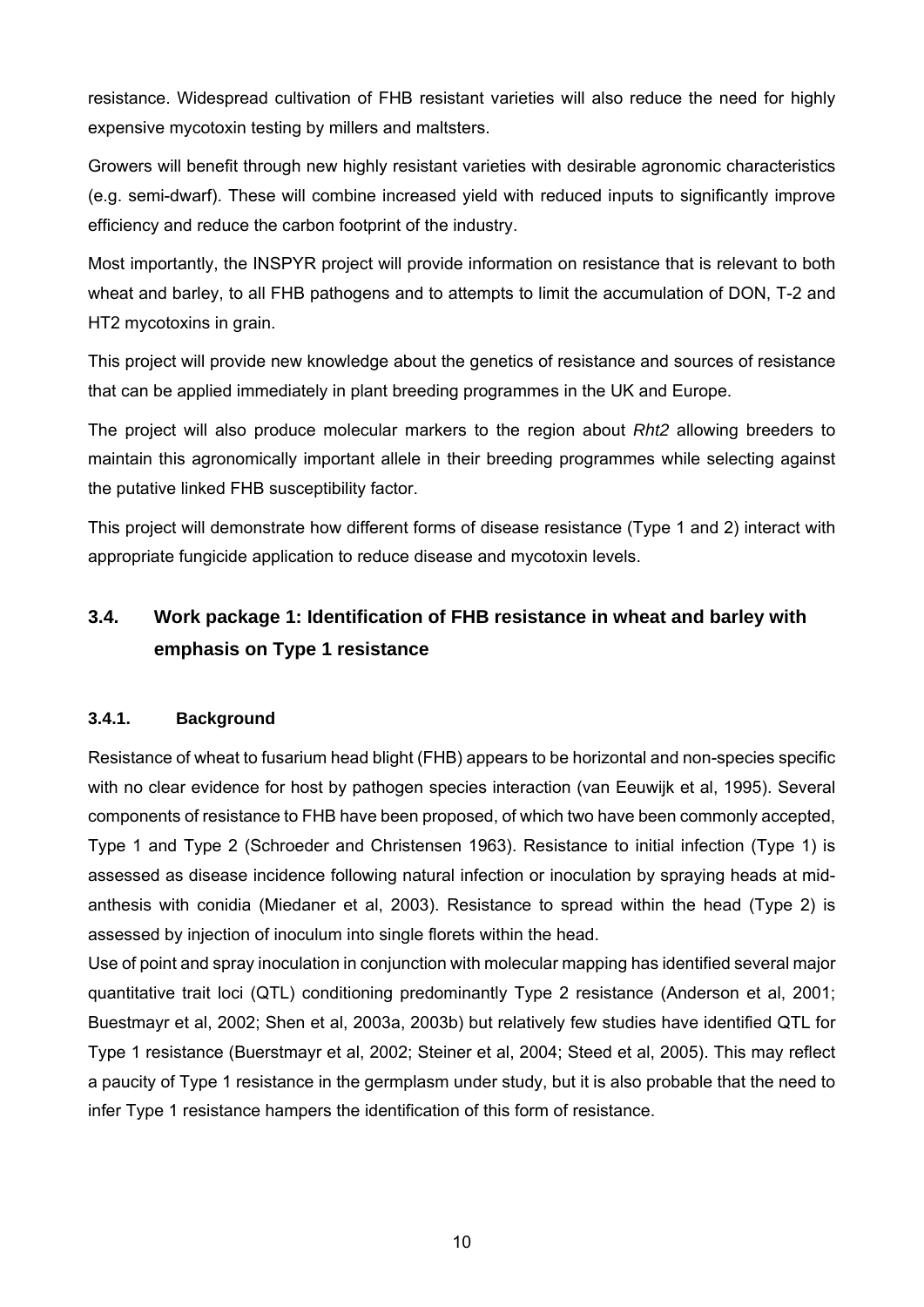In a previous AHDB Cereals & Oilseeds supported LINK project (Project Report 432), a total of 300 lines from the FHB breeding programme of Dr. Maarten van Ginkel at the International Maize and Wheat Improvement Center (CIMMYT), Mexico were screened in field trials by inoculating with a DON-producing isolate of *F. graminearum* to identify lines carrying high levels of combined Type 1 and Type 2 resistance. Sixty of the most resistant lines were further characterised to determine the relative contribution of Type 1 and Type 2 resistances in each of them. This was achieved by spraying plants with either a DON producing isolate of *F. culmorum* or a NIV producing isolate of *F. graminearum* in field trials, and by point inoculation of spikelets using a DON producing isolate of *F. graminearum* in a polytunnel experiment (Nicholson et al. 2008). From these experiments three lines 'CIMMYT112' (TX90D9277/PB812), 'CIMMYT 186' (pedigree unknown) and 'CIMMYT 251' (Vorona x (Kauz x Vorona)) were determined to have very high levels of Type 1 and Type 2 FHB resistance. The relative resistances of the three selected CIMMYT lines are shown alongside those of the moderately FHB susceptible spring wheat cultivar Paragon and a 'synthetic wheat' line SHW144 (Figure 4.1). These three lines were crossed to Paragon the prior to the start of the project to produce  $F_1$  seed from which to develop mapping populations through single seed decent.

FHB is also a major disease of barley where the mycotoxin-producing *Fusarium* species cause yield loss and pose a potential health risk to organisms that consume mycotoxin-contaminated grain. Like wheat, no single barley cultivar currently used in breeding programs demonstrates consistent resistance. In contrast to wheat, barley does not exhibit spread of symptoms through the head following infection. Barley has inherently high levels of Type 2 resistance and inter-varietal differences in susceptibility to FHB are due to differences in levels of Type 1 resistance. Previous study (Nicholson, unpublished) demonstrated that Chevallier, a heritage malting barley variety exhibits significant resistance to FHB in marked contrast to the relatively high FHB susceptibility of the modern malting variety NFC Tipple. Chevallier is a very tall variety in contrast to the short variety NFC Tipple. Resistance to FHB in both barley and wheat has been linked to height, with taller varieties generally being more resistant. However increased plant height can lead to lodging, creating a trade-off between disease resistance and agronomic traits. Our previous study also indicated that the variety Armelle, a moderately tall variety, exhibits a high level of FHB resistance. The relative resistances of Chevallier and Armelle are shown alongside those of the FHB susceptible spring barley cultivar and NFC Tipple in Figure 4.2.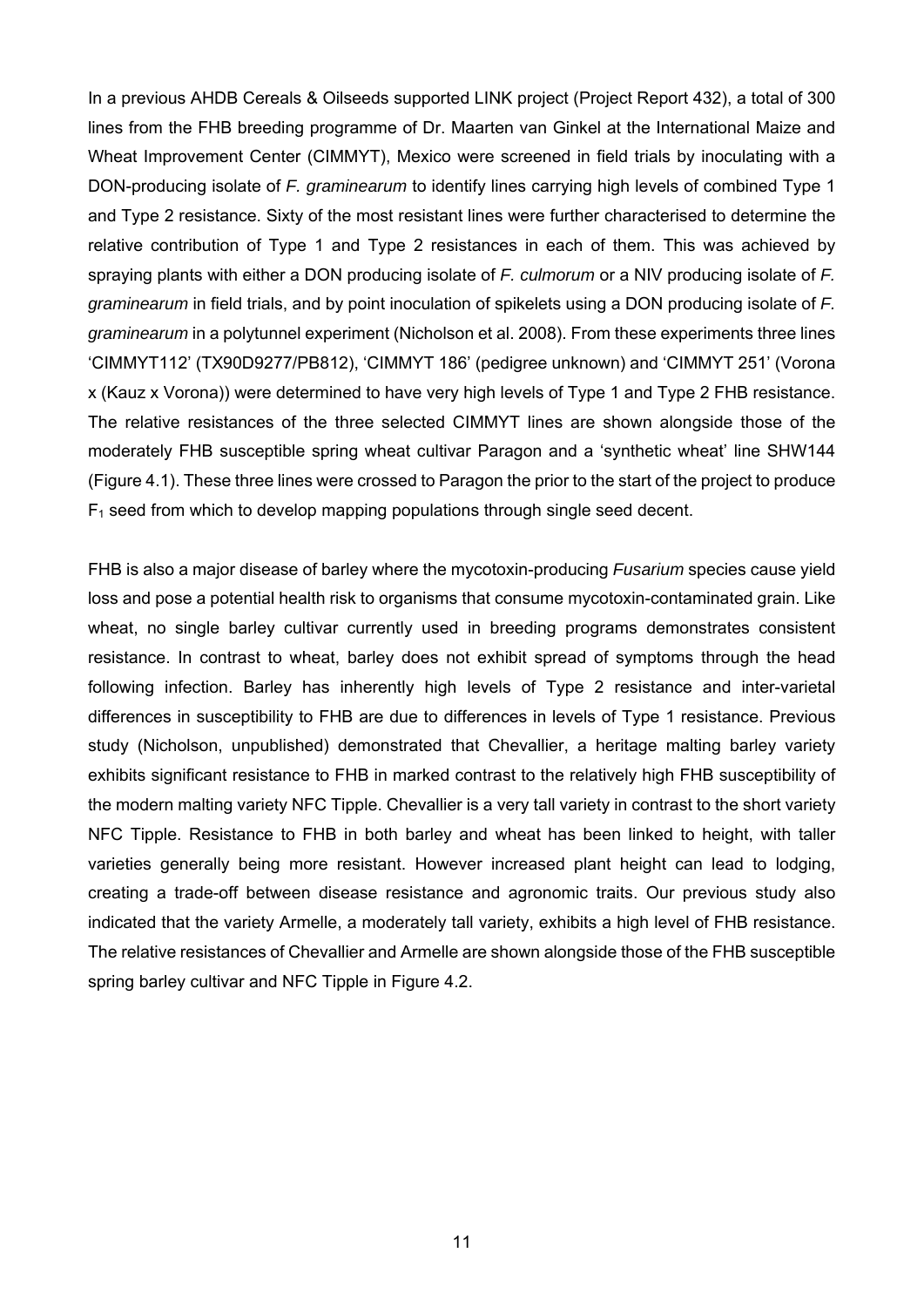

Figure 4.1 Fusarium head blight disease scores (area under disease progress curve) of the three CIMMYT lines selected for analysis alongside the moderately FHB susceptible parent variety Paragon.



Figure 4.2 Fusarium head blight disease (% infected spikelets) on the FHB susceptible parent variety NFC Tipple alongside Armelle and Chevallier.

#### **3.4.2. Population development**

 $F_1$  seed of the bi-parental cross materials for the five populations was provided to collaborating breeding companies for progression by single seed decent, to produce lines for screening of FHB disease resistance and evaluation of agronomic traits. Each company progressed material to produce seed stocks of the  $F_5$  generation for field trials and FHB disease screening due to take place in the 2012–2013 growing season. Lantmännen SW Seed, Sweden produced almost 300  $F_5$  lines of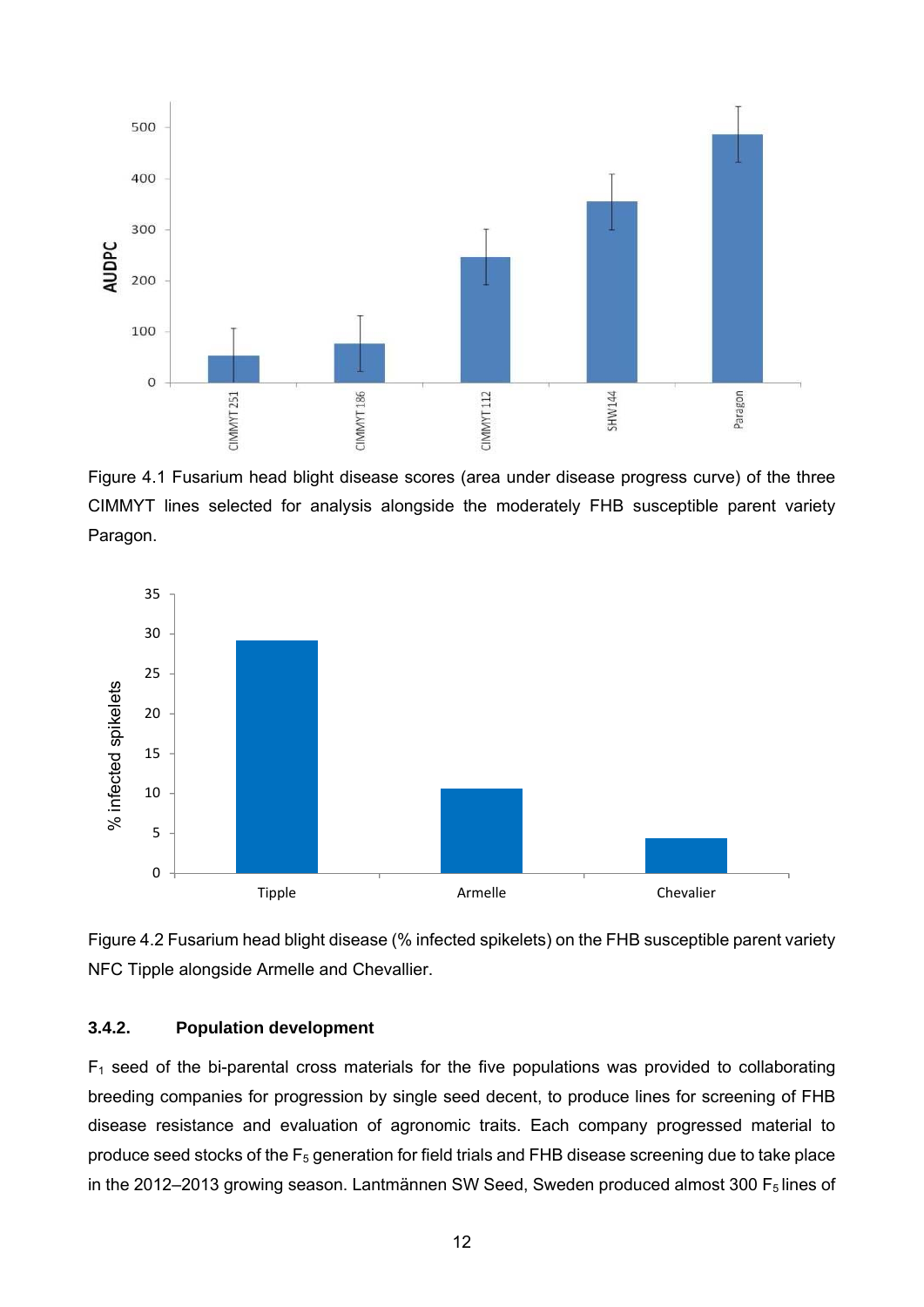the CIMMYT251 x Paragon population (CIM251). Sejet Plantbreeding, Denmark produced in excess of 150 F<sub>5</sub> lines of the CIMMYT112 x Paragon population (CIM112). Secobra, France produced 197 F5 lines of the CIMMYT186 x Paragon population (CIM186).

Bi-parental crosses were made between the short modern malting cultivar NFC Tipple and two tall older varieties to determine whether the FHB resistance of Chevallier and Armelle are associated with, or independent of, height. KWS UK Ltd. produced 233  $F<sub>5</sub>$  lines of the Chevallier crossed to the Tipple population (CxT) and Syngenta Seeds Ltd produced 250  $F<sub>5</sub>$  lines of the Armelle crossed to the Tipple population (AxT). Where sufficient seed was available lines were included in FHB disease trials screened in 2013.

#### **3.4.3. FHB trials**

The CIMMYT251 line exhibited the highest level of FHB resistance (Figure 4.1) and had greatest amount of seed produced of the three wheat populations. For this reason the field trials were focussed to obtain repeated observation of FHB resistance of this population across several environments (three sites).

The CIM251 recombinant inbred lines (RILs) (200 RILs) and the two parents were phenotyped in three experiments in three different environments in 2013: John Innes Centre, Norwich, UK (JIC); National Institute of Agricultural Botany, Cambridge, UK (NIAB), and Lantmännen SW Seeds, Laberweinting, Germany (SW). These experiments were all conducted in 2013. The trials at JIC and NIAB were both arranged in two blocks, each block containing one plot (1m x 3m) of each single seed decent (SSD line and two plots of each parent line. Both JIC and NIAB trials were inoculated with a highly virulent DON-producing *F. culmorum* isolate (Fu42) at mid-anthesis and mist irrigated to maintain high humidity. The SW trial was conducted in two blocks, each block containing one plot of each SSD line and eight plots of each of the parent lines. This trial was drilled in maize-stubble after minimum tillage in an historically disease conducive environment in southern Germany. No artificial inoculum or irrigation was applied to the SW trial. Disease was scored on a 1–9 scale on two occasions and a mean was taken across the two scoring dates. In the JIC trial, plant height (cm), time to mid-anthesis (days since drilling) and presence or absence of awns, were also recorded.

The 202 line  $F_5$  CxT population developed by KWS was sown in a whole plot single replicate design (approx. 5–9g seed per plot), containing 18 randomised controls (NFC Tipple, Chevallier, Golden Promise, Paragon and Cadenza) at the John Innes Centre field trial site in 2013. The population was scored for phenotypic traits (height, heading date) and sprayed six to seven times from mid-anthesis with *F. culmorum* conidial suspension and scored for FHB at four time points. A further FHB trial containing the 202 CxT  $F_5$  lines in a three row split plot design was sown in spring 2013 at the KWS, Cambridge site. Phenotype data on height and heading date was also collected.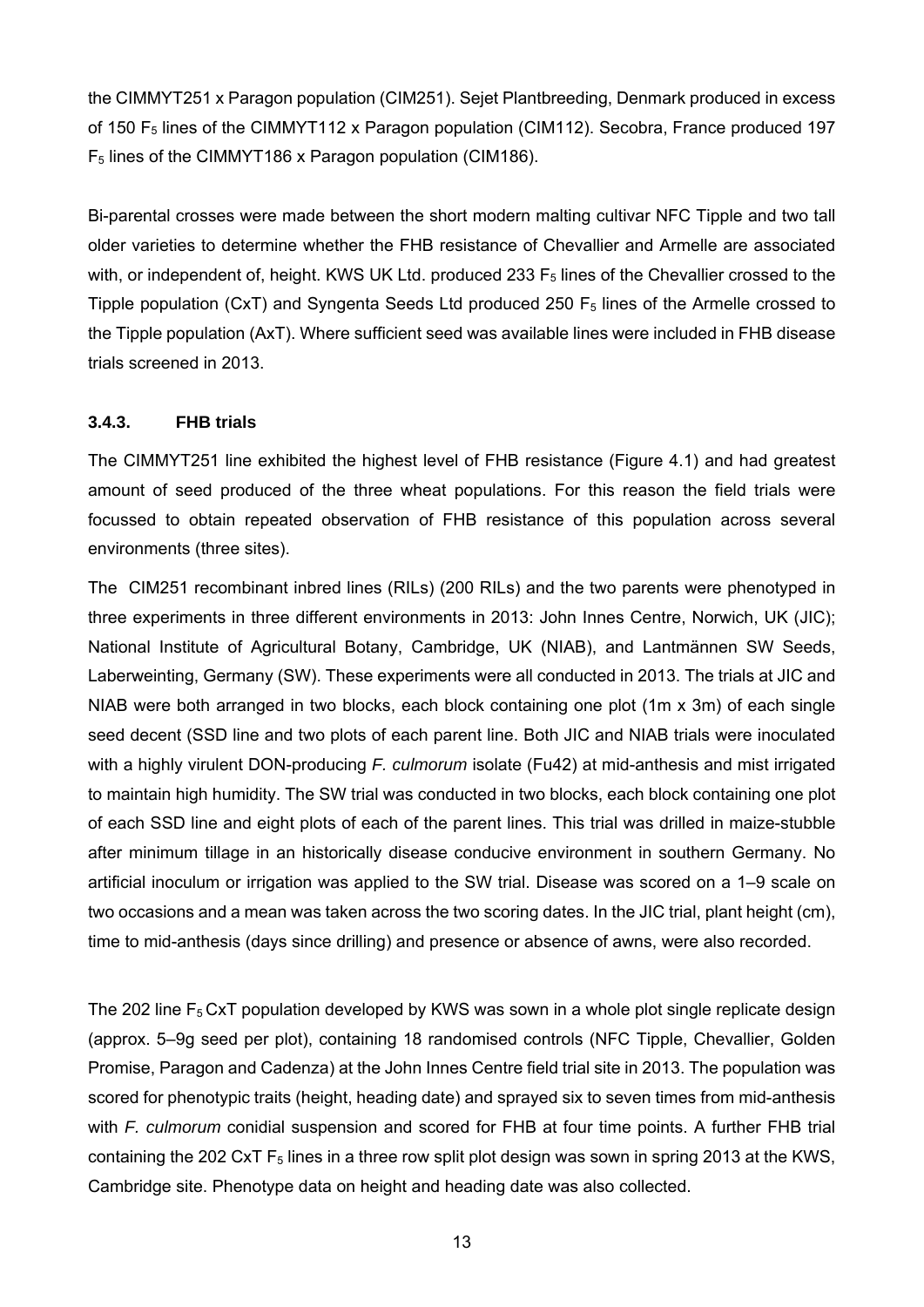A large proportion (198 lines) of the AxT population was sown at the National Institute of Agricultural Botany, Cambridge, UK (NIAB), in 2013. The trial was arranged in split-plots, each block containing one plot (1m x 3m) of each SSD line. Plants were inoculated and scored as described above for NIAB wheat trials using the DON-producing *F. culmorum* isolate (Fu42).

#### **3.4.4. Marker analysis**

The parent lines of the CIM251 population were screened using a wheat Single Nucleotide Polymorphism (SNP) panel of over 5,000 validated SNP assays (Allen et al., 2011; Allen et al., 2013). Polymorphic markers were selected to provide an even coverage of the 21 wheat chromosomes based on map positions in the Avalon x Cadenza and Savanah x Rialto populations (Allen et al., 2013; Wilkinson et al., 2012) and applied to the lines of the CIM251 RIL population by the JIC Genotyping Service.

The CxT and AxT populations were genotyped at the James Hutton Institute using the BeadXpress system. Genetic maps were constructed for the CIM251 population with KASP-SNP markers and for the CxT and AxT populations with the BeadXpress markers using the JoinMap software. The presence (CIMMYT 251) or absence (Paragon) of awns segregated 57%: 43% and was therefore included as a marker in the map construction.

#### **3.4.5. FHB analyses and QTL identification in CIMMYT 251 and Paragon**

A highly significant FHB resistance QTL originating from Paragon was detected on chromosome 2D in both the JIC trial and in the SW trial, but not in the NIAB trial. The JIC 2D QTL was located in a similar location to the SW 2D QTL suggesting that they represent the same genetic effect (Figure 3.3). The location of these QTL is coincident with a highly significant flowering time effect at the *Ppd-D1* locus*,* with early flowering originating from CIMMYT 251, which has the *Ppd-D1a* (early) allele. In addition, a weak height effect was identified in this region, also which may be due to the semidwarfing gene *Rht8*, which is linked to *Ppd-D1* on chromosome 2D (Gasperini et al., 2012).

An FHB resistance QTL of large effect was identified on the distal portion of chromosome 5AL in both JIC and NIAB trial with resistance conferred by CIMMYT 251. These effects were identified in similar genetic locations with the peaks only 3.4 cM apart suggesting that these represent the same QTL. This QTL was associated with the presence of awns but was not coincident with any other agronomic traits in the present study suggesting that this resistance is not conferred by a height or flowering time effect. However, it was not possible to detect this QTL in the SW trial.

As anticipated, a plant height QTL of large effect was identified on chromosome 4B and centred on the diagnostic marker for *RhtB1*. Reduced height originated from CIMMYT 251, which contains the *Rht1* (*RhtB1b*) semi-dwarf allele. No significant QTL for FHB traits were detected at this locus in any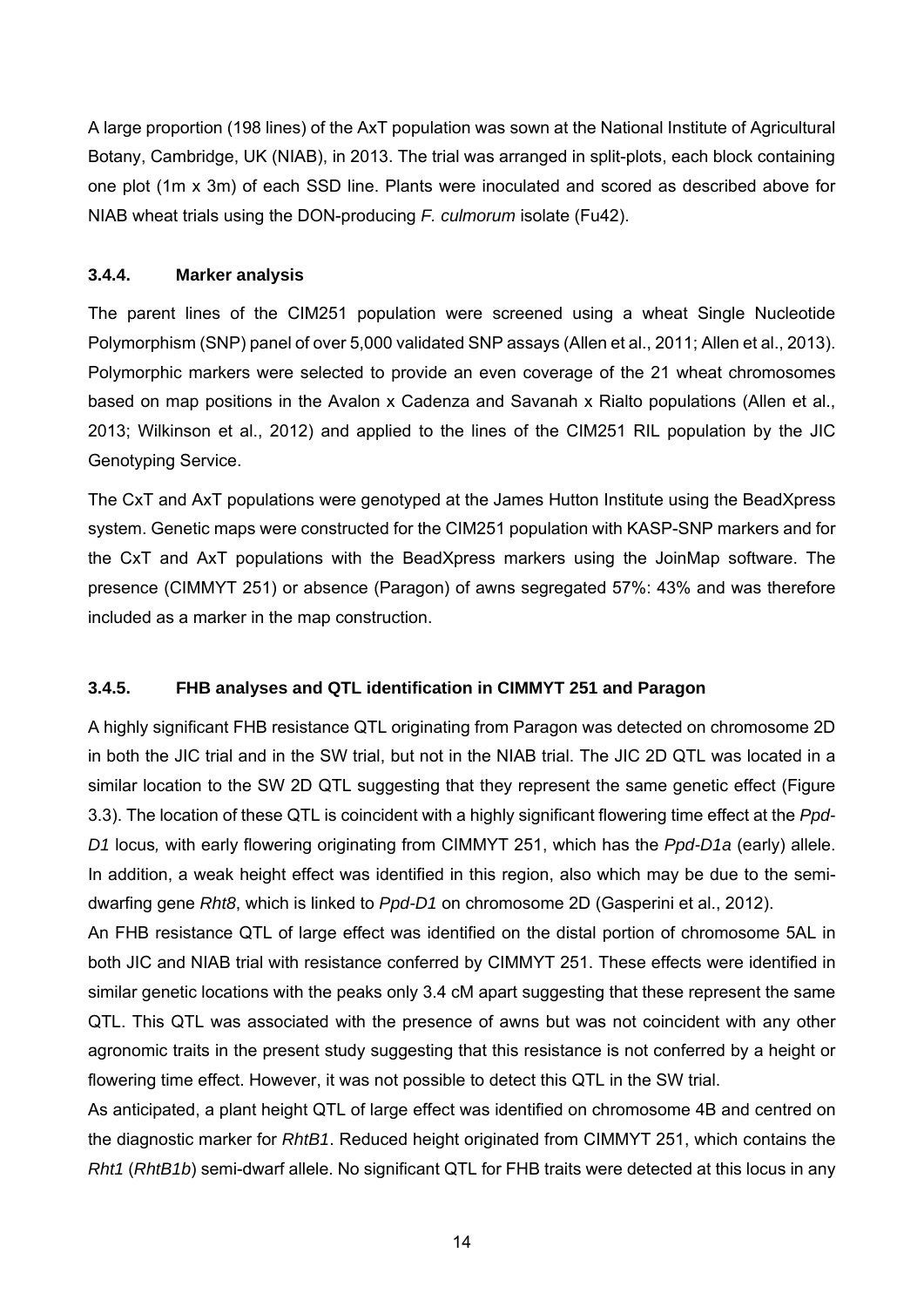of the three trials. Additional minor height QTL were detected on chromosomes 6A and 7D, but no coincident QTL were detected for FHB traits in these regions.

## **3.4.6. FHB analyses and QTL identification in Chevallier x NFC Tipple and Armelle x NFC Tipple populations**

High levels of disease developed at the JIC site whereas much lower levels of disease were recorded at the KWS site. A QTL for FHB resistance of major effect was identified at the JIC site originating from Chevallier and located on the long arm of chromosome 6H. No QTL for FHB resistance were identified at the KWS site. A QTL identified at both JIC and KWS and originating from NFC tipple had a very large effect on both heading date and plant height. This QTL was located on chromosome 3H in the location of the *Denso* dwarfing gene (Laurie et al., 1993).

No QTL of major effect for FHB resistance were detected in the AxT population despite the large difference in FHB susceptibility of the two parents. A QTL for FHB resistance of minor effect was identified in the AxT population and was associated with chromosome 3H in the location of the *Denso* dwarfing gene with NFC Tipple contributing the more susceptible allele. This result suggests that, although no effect of this locus was observed in the CxT population where the effect of the 6H QTL was dominant, the *Denso* allele does confer a small negative effect on FHB resistance.

#### **3.4.7. Discussion**

The data from the CIM251 population indicates that the presence of awns contributes towards resistance to FHB. Interestingly, additional study at NIAB supported the view that the FHB resistance at this locus is of Type 1 as they determined that it was effective against *Microdochium majus*, a species that does not spread within the head (P. Howell, personal communication). It is not clear whether the effect on FHB resistance is due to the awns themselves or perhaps to a gene near the locus that controls awning. Some research (Meterhazy, 1995) indicates that the presence of awns might alter the microclimate about the wheat head and increase susceptibility to FHB through creating an environment more conducive to the growth of the fungus. Our data do not support this view. Many varieties that are highly susceptible to FHB have awns but it is not known whether their high susceptibility is due to the lack of genes conferring FHB resistance elsewhere in their genomes. Further research is required to clarify whether the gene responsible for the presence of awns is itself contributing towards FHB resistance or whether the effect is due to closely linked genes nearby. Our current results, however, suggest that the selection of lines with awns may enhance FHB resistance levels in UK varieties but this contradicts previous understanding that awns increase FHB susceptibility (Mesterhazy, 1995)).

The second locus associated with FHB resistance coincided with that for flowering time with the early flowering lines appearing more susceptible to FHB than later flowering ones. This effect is most probably due to an interaction with the environment where conditions were more conducive to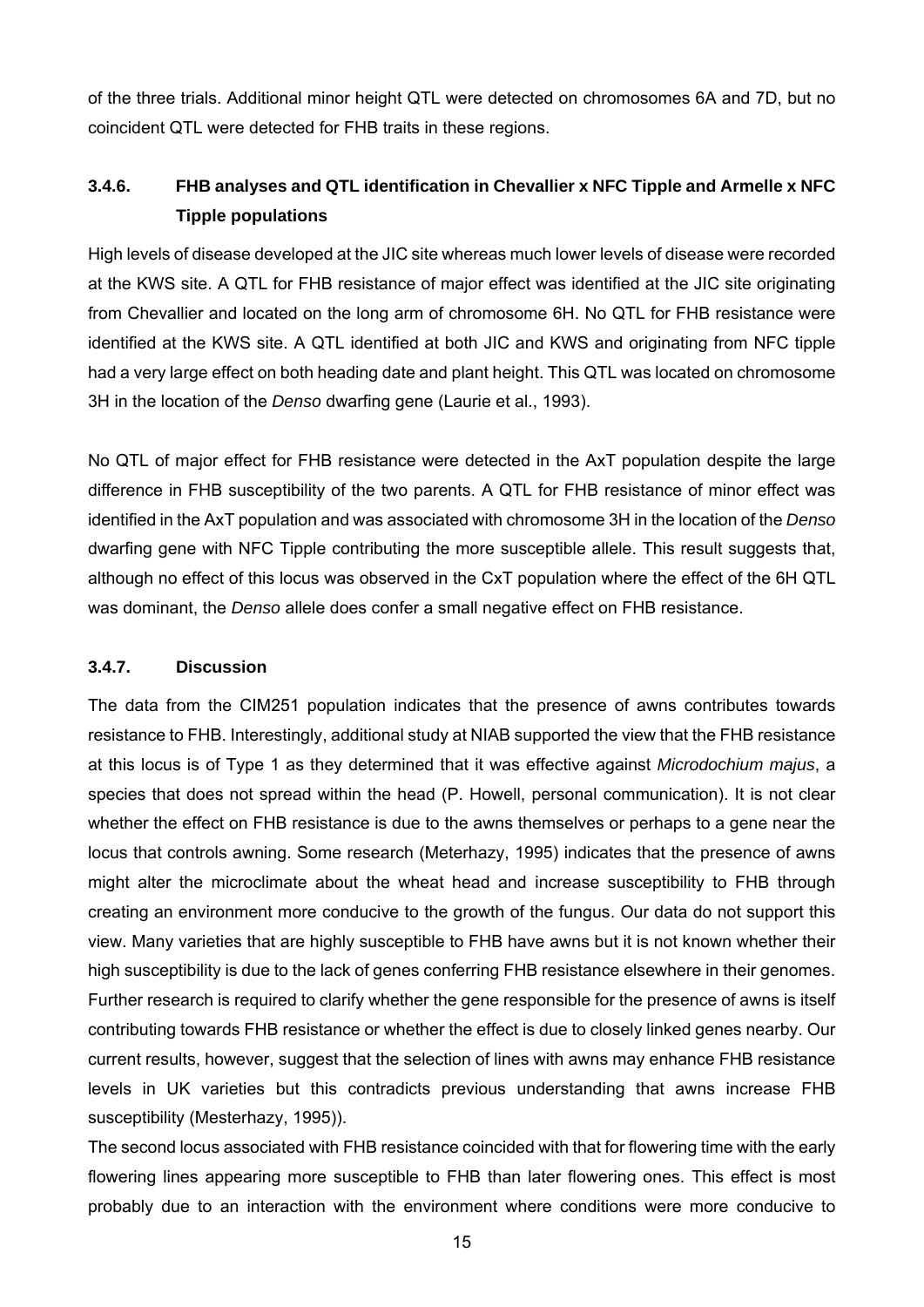infection and/or subsequent fungal colonisation at the time of mid-anthesis (and inoculation) of the early flowering lines.

Barley has inherently high levels of Type 2 resistance and so varietal differences in susceptibility are due to differential Type 1 resistance. A potent FHB resistance was identified on chromosome 6H of the heritage variety Chevallier. Chevallier is a very tall variety but, significantly, this resistance was independent of any height effect. This demonstrates that the introduction of this resistance into modern short cultivars should be possible without compromising plant height characteristics. The data obtained for Armelle indicates that most of the differential between this variety and NFC Tipple is probably due to a large number of genes of small effect, making it difficult to introgress and track individual FHB QTL.

# **3.5. Work package 2: Exploitation of synteny to break the linkage between FHB susceptibility and** *Rht2* **(***Rht-D1***) locus.**

#### **3.5.1. Background**

The previous project (PR432) showed that most current UK wheat varieties are highly susceptible to FHB with little genetic variation for resistance. Much of the susceptibility of UK varieties was associated with the *Rht2* semi-dwarfing gene which was in almost all UK varieties at that time. We have shown that *Rht1* and *Rht2* have differing effects on susceptibility to FHB with the latter conferring a much greater increase in FHB susceptibility than the former (Srinivasachary et al., 2009). It was not known whether this effect was due to a pleiotropic effect of the semi-dwarfing gene itself or due to linkage with a gene conferring increased susceptibility to FHB. Subsequent study (Saville et al 2011) indicated that *Rht* has a negative effect on resistance to fungi that grow biotrophically and increases Type 1 susceptibility (Fusarium grows biotrophically during initial infection). However *Rht* has a positive effect on fungi growing necrotrophically as in later stages of infection (during the spreading phase when fusarium is producing DON), increasing Type 2 resistance (Saville et al 2011). Wheat lines carrying *Rht2* do not exhibit this positive effect on Type 2 resistance. Our accumulated data indicate that either *Rht2* acts in a unique fashion or that the negative effect on Type 2 resistance is not due to the *Rht2* gene itself but to a gene nearby. If it is the latter then this association could be broken to enable breeders to produce FHB resistant varieties with desirable agronomic height characters.

#### **3.5.2. Population development and mapping**

Maris Huntsman was crossed to a Maris Huntsman near-isogenic line (NIL) carrying *Rht2* and resulting  $F_1$  seed was used to generate a large  $F_2$  population for screening to identify lines recombined at the *Rht2* (*RhtD1* locus).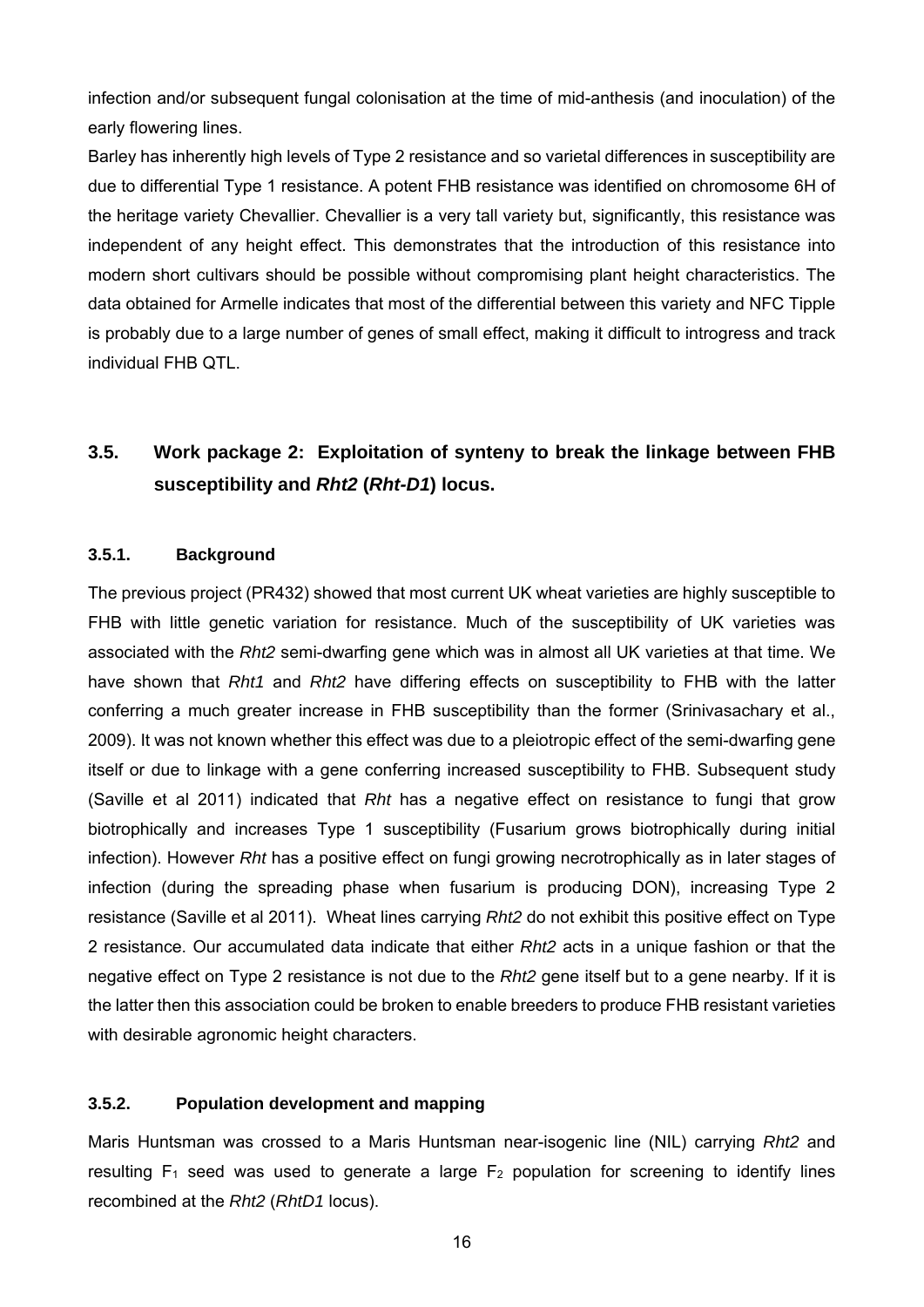All mapping relies upon genetic differences (polymorphisms) between the parents. The polyploid wheat genome consists of three independent genomes (A, B and D). Modern so-called hexaploid wheat only came into existence approximately 10,000 years ago when the D genome donor (*Aegilops tauschii*) crossed with emmer wheat, *Triticum dicoccoides* (A and B genome donor). The recent introduction of the D genome results in very little polymorphism in the D genome, making any mapping in this genome particularly challenging. The absence of a genome sequence for wheat is also a significant hindrance to mapping in this species. Gene order, however, is partially conserved between grass species, making it possible to infer the identity of the genes adjacent to *Rht* by comparison with grass species such as rice, sorghum and *Brachypodium distachyon,* for which genome sequences are available. The genomic regions of these species at the *Rht* locus were compared and the information used to develop DNA markers to characterise the *Rht2* introgression in the Maris Huntsman NIL and identify recombinants in the progeny of the cross between this line and Maris Huntsman. A very large number of  $F_2$  progeny (1,352) were screened using DNA markers to the *Rht2* region to determine the size of the introgressed segment carrying *Rht2* and to identify lines recombined in this region. Recombinant lines were selfed and homozygous recombinant lines selected to produce sufficient seed for use in FHB trials. Almost 50 recombinant lines were identified and seed bulked for use in disease trials.

#### **3.5.3. Type 2 FHB resistance screening**

Following point inoculation to assess Type 2 resistance, the presence of *Rht1* (*RhtB1b*) increases resistance relative to the tall parent Maris Huntsman. The negative effect of *Rht2* (*Rht D1b*) is most manifest as a failure to increase resistance to symptom development following point inoculation. A very large replicated trial was established in a polytunnel at JIC in the summer of 2013. Almost 2,750 individual wheat heads were inoculated using a syringe to inject conidia of *F. culmorum* into the cavity of a spikelet at mid anthesis. The plant material tested included the control lines Maris Huntsman, Maris Huntsman *Rht1* (*RhtB1b*), Maris Huntsman *Rht2* (*RhtD1b*) along with the recombinant lines. Disease was monitored at numerous time-points post inoculation to produce over 16,500 data points. As anticipated, while the presence of *Rht1* (*RhtB1b*) increased resistance to spreading symptoms (greater Type 2 resistance) the presence of *Rht2* (*RhtD1b*) did not increase resistance relative to that of the parent line Maris Huntsman which carries the 'tall' version of both genes (Figure 4.3).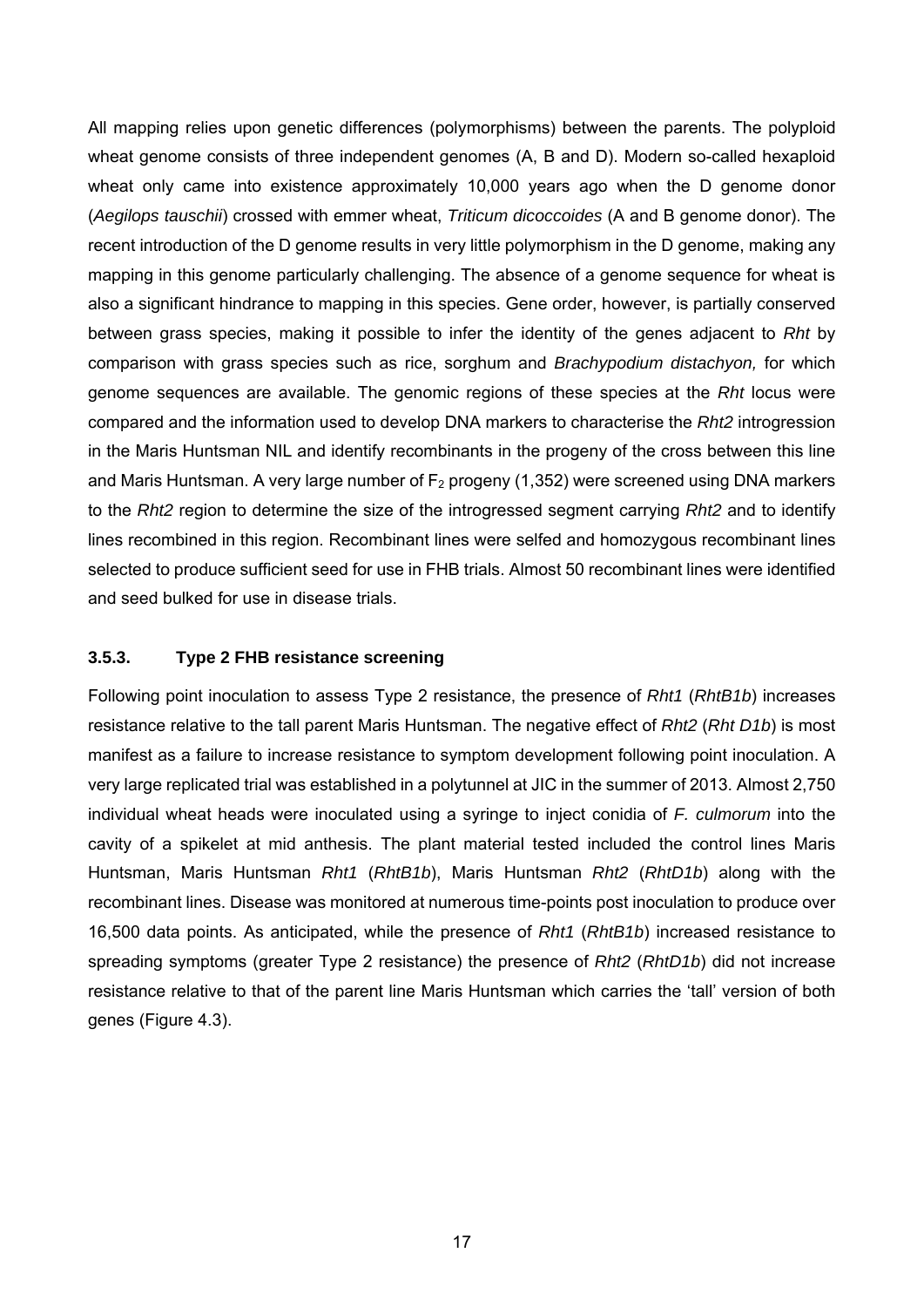



The disease levels on the recombinant lines varied between those of the 'tall' line Maris Huntsman and the *Rht2* Maris huntsman NIL. The relationship between disease levels and the 'tall' and '*Rht2*' allele of each of the molecular markers was assessed. Lines in which the *Rht2* gene was isolated from the rest of the segment that had been introgressed in the original *Rht2* NIL showed significantly less disease than the origin parent line. These lines exhibited the increase in Type 2 resistance that was observed for lines containing *Rht1* (*RhtB1b*) i.e. they now behaved as expected for *Rht* semidwarfing alleles. In contrast, recombinant lines that had lost the *Rht2* gene but still carried a portion of the introgressed segment exhibited significantly greater susceptibility than their 'tall' equivalent. This result clearly demonstrated that the apparent negative effect of *Rht2* on Type 2 FHB resistance is not due to the *Rht2* (*RhtD1b*) allele itself, but is due to the action of nearby gene(s) that were introduced into UK varieties inadvertently when the first crosses were produced. These genes became fixed along with *Rht2* in the majority of UK varieties produced following the Green Revolution.

#### **3.5.4. Discussion**

The semi-dwarfing genes *Rht1* (*RhtB1b*) and *Rht2* (*RhtD1b*) are members of the so-called DELLA family that regulate response to gibberellin (GA) plant growth hormones. Extensive study in wheat and barley had demonstrated the effect of the mutation of these genes to decrease response to GA (Saville et al 2011). Decreased responsiveness to GA through mutation of *Rht* increases susceptibility to fungi growing biotrophically (requiring living host tissue) while increasing resistance to fungi when growing necrotrophically (killing host tissue). The *Rht2* mutation, however, did not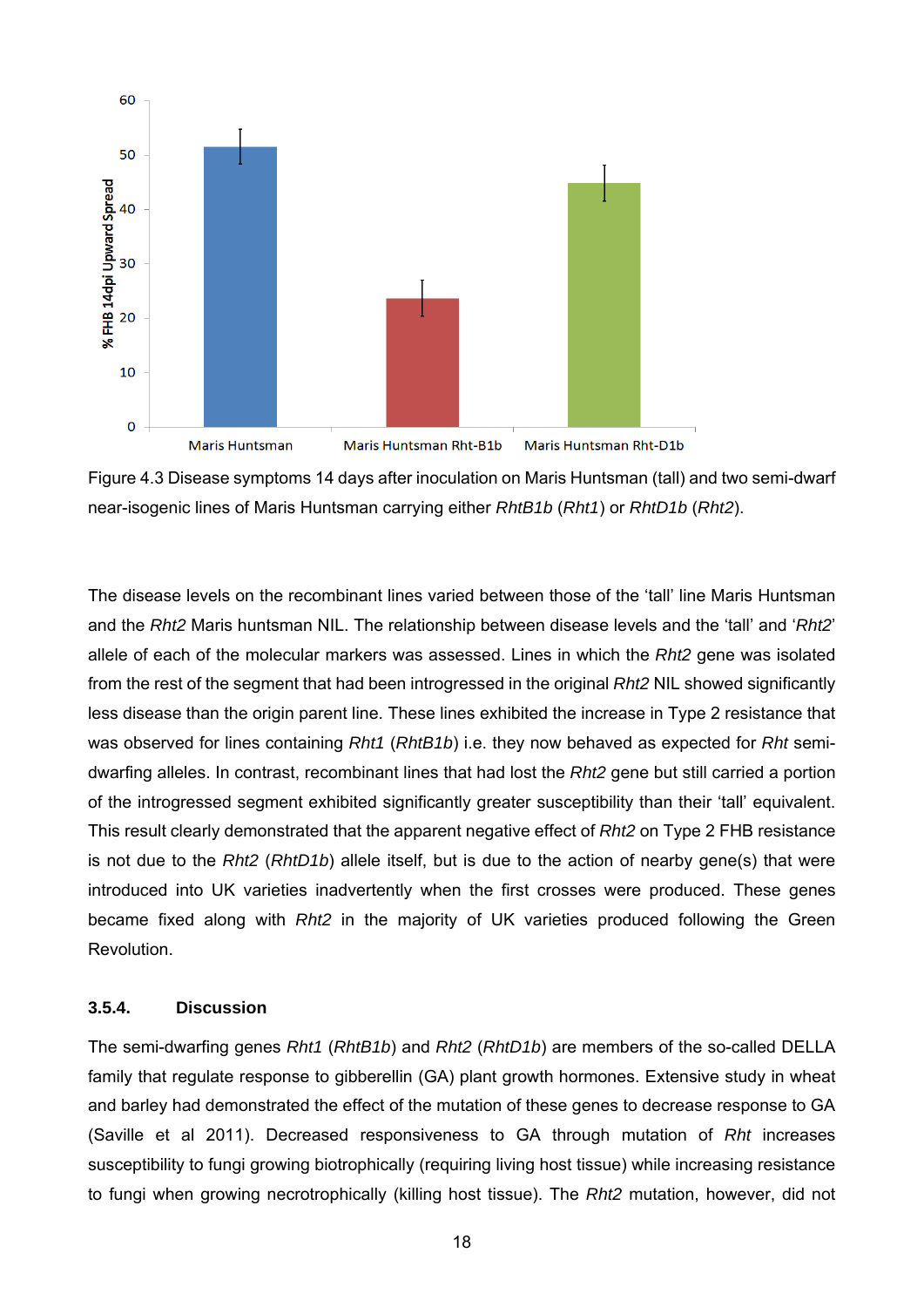behave according to this scheme. This may be due to the mutation itself behaving differently with respect to host resistance or because of the effects of a nearby gene carried along with *Rht2* when breeders select for short stature plants. The current project clearly demonstrated that the negative effect on FHB is due to a nearby gene rather than the *Rht2* gene itself. Knowledge that the negative effect on Type 2 FHB resistance is due to a linked gene is a significant advance for plant breeders, who can use this information along with the molecular markers developed within the Inspyr project, to select wheat lines carrying *Rht2* to provide the desired plant height while removing the gene(s) nearby that cause increased susceptibility to FHB.

# **3.6. Workpackage 3: Identification and mapping of FHB resistance QTL in barley by association genetics.**

#### **3.6.1. Background**

Conventional genetic mapping generally involves the production of homozygous (or near homozygous) lines from a cross between parents differing in the trait of interest. This was the approach used in Work package 1 to identify QTL associated with FHB resistance in wheat and barley. While potentially highly informative this approach suffers a number of significant drawbacks. It takes a considerable length of time to produce appropriate populations for study. The number of recombination events present within the population is relatively limited because recombination occurs infrequently, being in the order of one to two events per chromosome per generation. Furthermore, the parents reflect only a small part of the variation present within a species and, for many crop plants, very little polymorphism is present between varieties making it difficult to map some regions of the genome.

Genome-wide association studies (GWAS) overcome many of these barriers. The approach requires the production of a high density marker map such as can be achieved using modern DNA sequencing technologies. The markers are based upon single nucleotide polymorphisms (SNPs) that can be assessed in high throughput formats. The GWAS panel consists of a large collection of diverse varieties and takes advantage of the high number of recombination events that have occurred throughout the generation of these varieties to increase the resolution of trait-marker associations. The panel of barley varieties used in the Inspyr project originated from the set used within a previous project AGOUEB (http://www.agoueb.org/) (HGCA, 2014) along with the associated marker set.

#### **3.6.2. FHB screening and GWAS**

Four field trials were carried out to determine the relative FHB resistance of barley varieties in the AGOUEB set. In 2011 single plot trials were established at JIC and NIAB for 200 varieties. The trials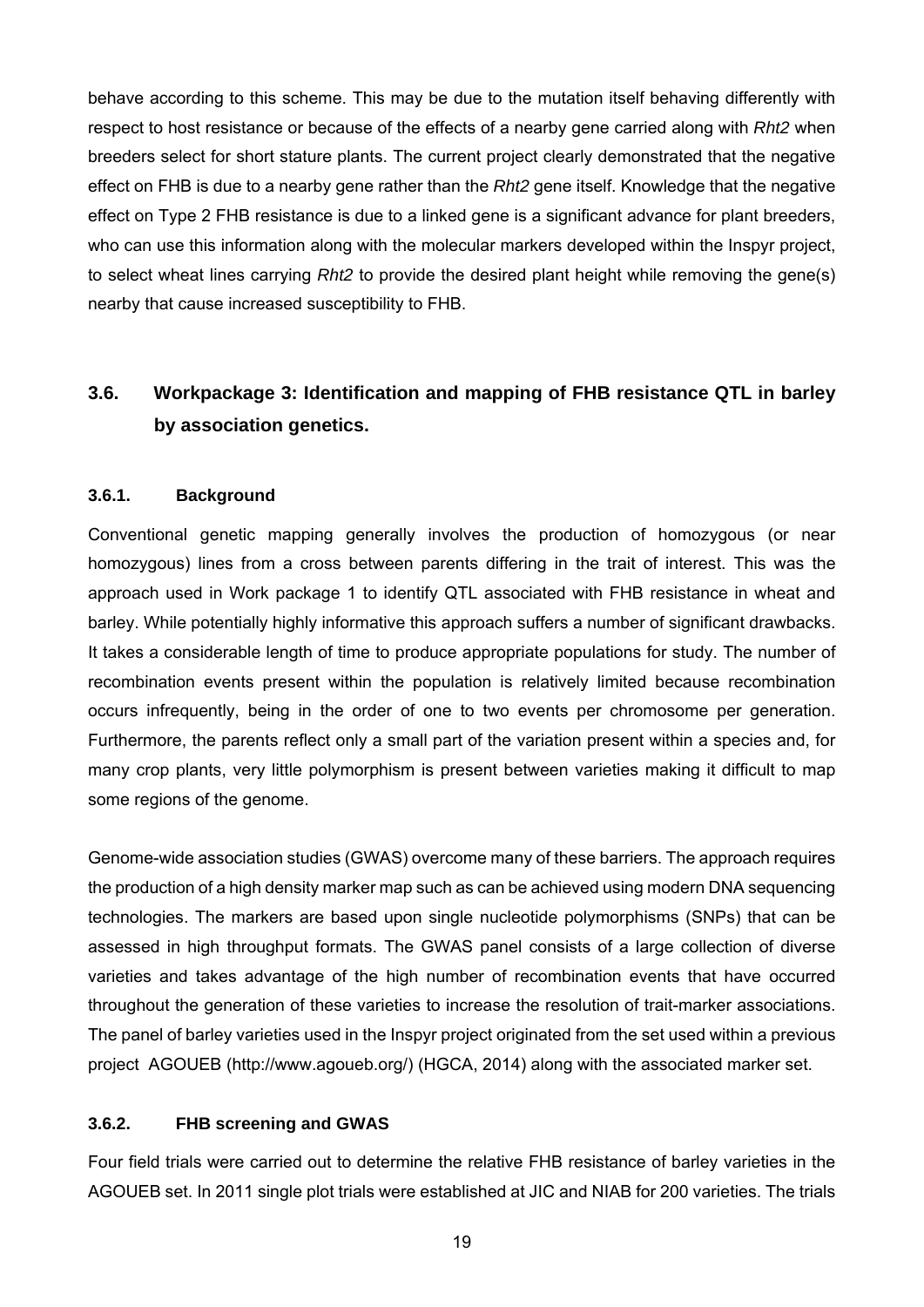were repeated and extended in 2012 to include 300 varieties at each site. Plots were inoculated as described above in Work package 1 and disease scored in a similar manner.

The original set of varieties included a small number of six-row types (Larker, Manchurian, Pirkka, Quinn, Stander, Sudan, Thule, Tifang and Tradition) and these were removed from subsequent analysis because of their very small number and the known association between six-row type and susceptibility to FHB. Full phenotype and genotype data was available for 220 two-row varieties. The data was analysed using GenStat 14<sup>th</sup> Edition (VSN International, 2011). The associations were identified using QTL data command lines and population structure controlled using the eigen analysis method which employs principal components analysis to identify population structure. Disease was scored at JIC and NIAB on a subset of 200 genotypes in 2011 and all 220 genotypes in 2012, associations were identified using a single combined data score and as individual environments (NIAB, 2011; NIAB, 2012; JIC, 2011; JIC, 2012). Significant associations were identified when -log 10(P) was greater than 3 (although this was reduced 2.5 for the NIAB 2012 dataset) and effects of the minor allele identified using standard errors.

#### **3.6.3. Single combined score**

The data from the four FHB trials was combined to produce a single overall score for each line. Using this approach six QTLs were identified; 1H at 90cM and 138cM; 3H at 123.7cM; 5H at 133cM and 7H at 55cM and 107cM as well as several unmapped associated loci. The frequency of the two allelic forms at each marker can be used to establish whether the less frequent allele is conferring increased resistance or increased susceptibility. For the QTL on 1H and 3H the minor allele confers a reduction in disease incidence. In contrast those accessions with the minor allele on 5H and both 7H regions were associated with increased susceptibility.

#### **3.6.4. Separate environments**

#### *NIAB 2011 & 2012*

The most significant associations at the NIAB site were observed in 2011 even though full genotype and phenotype data was available for only a subset of lines (137 accessions). Disease levels in 2012 were lower than those observed in 2011 and only SNPs on 7H reached the threshold of –log10(P) of 3 in 2012. As stated above the threshold for assigning a positive effect was reduced 2.5 for NIAB 2012 dataset to take this into consideration. In both years, three regions of the genome identified QTLs associated with disease resistance. The QTL at 130cM on 5H and at 107.2cM on 7H were in similar locations to those observed using the combined data set. Again, the more commonly occurring allele at both 5H and 7H was associated with greater FHB resistance indicating that most varieties already possess the more desirable allele at this locus. For example, in 2011, varieties carrying the minor allele had average disease levels of 7.8 whereas those with the major allele had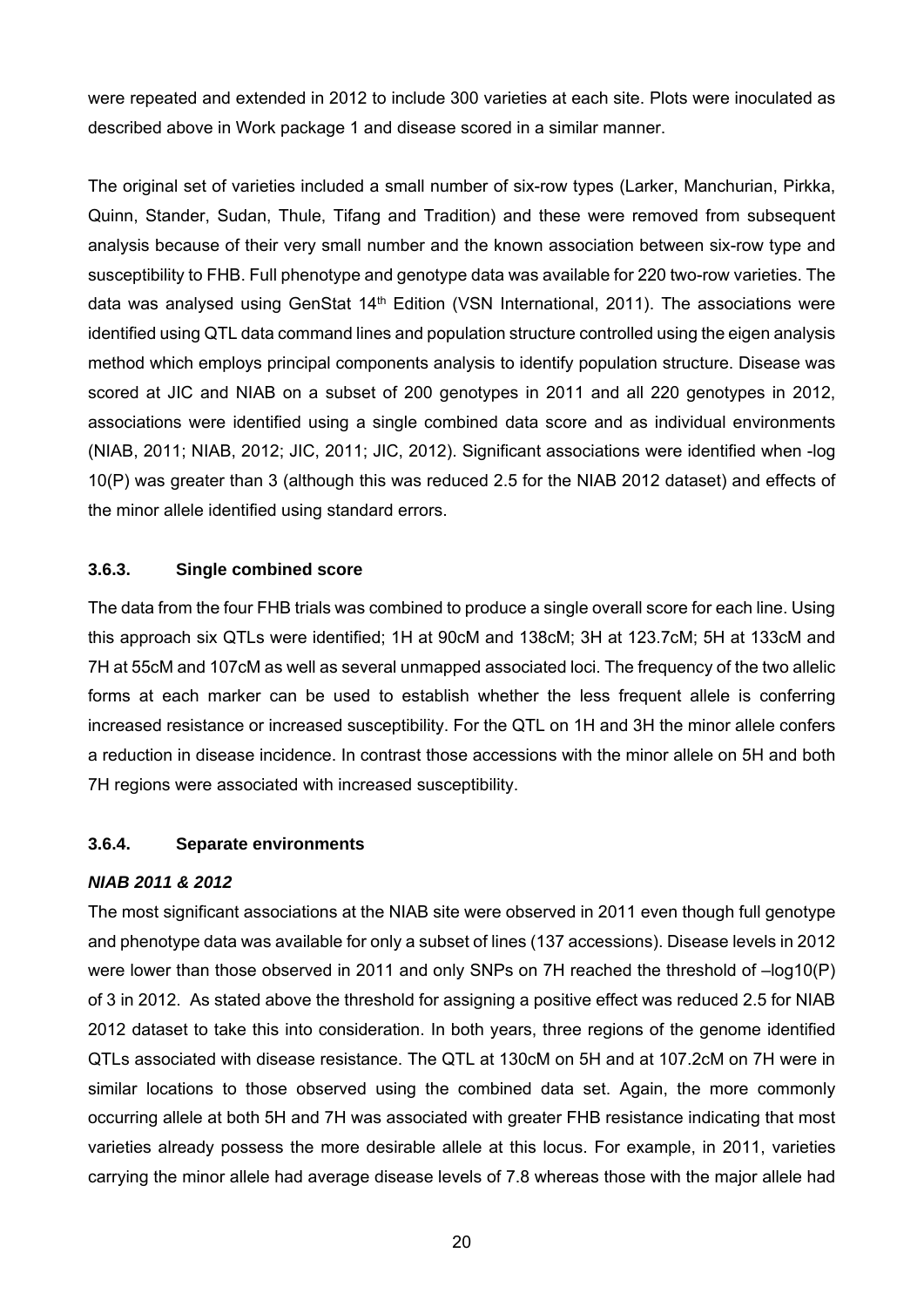levels of 4.5 while in 2012 the disease levels associated with the minor and major alleles were 12.2 and 10.4, respectively).

A second QTL was detected on 2H at 120cM along the chromosome. Unexpectedly, the region on 2H had contrasting effects on disease at NIAB in the two years. In 2011 the minor allele (present in approximately 28% of varieties) had a large negative effect on FHB resistance with a mean disease value of 7.9 compared to 4.2 for the common allele. In 2012, however, the minor allele in the same region of 2H had a small but significant positive effect on FHB resistance with a mean value of 9.7 compared to 11.2 for the common allele.

#### *JIC 2011 and JIC 2012*

Significant associations were found on 1H in both years of trials at JIC although they were at different locations on the chromosome. The regions at 90cM and 138cM were associated with differing FHB susceptibility in 2011 while that at 56cM was associated in 2012. The less frequent allele contributed greater FHB resistance in all cases. On chromosome 3H the region at 129cM had a significant effect on FHB resistance in both years and again the less frequent allele was associated with greater FHB resistance. In 2012 only, several regions distributed along chromosome 2H (39, 74, 112, 122cM) were associated with differing levels of FHB resistance and in all cases the less frequent allele conferred greater susceptibility to FHB.

Chromosome 5H was associated with contrasting effects in 2011 and 2012 with these being conferred by loci at each end of the chromosome. In 2011 at 16cM the less frequent allele (10%) was associated with increased FHB resistance, while in 2012 the other end of the chromosome at 140cM was associated with differential susceptibility to FHB but in this instance the more frequent allele was found to be contributing greater FHB resistance. The region at 107cM on 7H was associated with differential FHB resistance at JIC in 2011 but not in 2012 with the less frequent allele conferring greater susceptibility to FHB. Several of these regions had been identified at the NIAB trials in particular the region on 1H at 138cM, 2H at 122cM and on 7H at 107cM. Similarly several were in common with those identified using the combined scores (Table 1) including those on 1H at 90cM and 138cM; 3H at 123cM and 107cM on 7H.

#### **3.6.5. Discussion**

Several regions were consistently associated with differential FHB scores in one or more of the trials: 1H at 90cM and 138cM; 2H around 122cM; 3H between 123cM to 129cM; 5H around 130cM possibly extending to 140cM and 7H at 55cM and 107cM. The relative distribution of the alleles among the varieties indicates which should be selected for and which should be selected against in order to improve overall FHB resistance levels in barley. For the QTL on 1H and 3H the minor allele confers a reduction in disease incidence. In contrast those accessions with the minor allele on 5H and both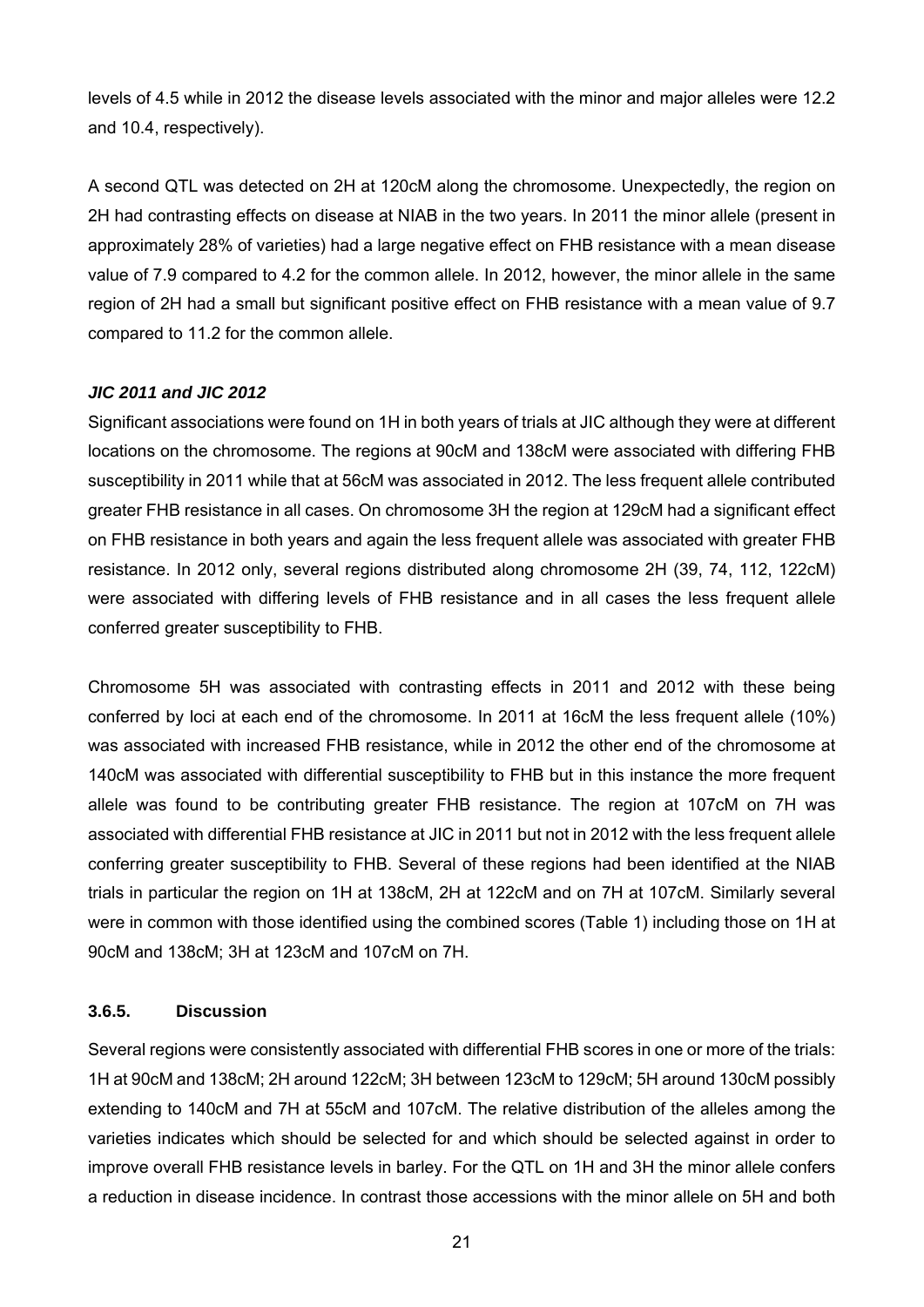7H regions are associated with increased susceptibility. These findings suggest that FHB resistance of the majority of varieties may be improved by replacing the relevant regions of 1H and 3H with that from varieties carrying the less common allele. In both instances, over 75% of varieties would benefit from the replacement as the allele associated with greater resistance was present in less than 25% of varieties for both the 1H and 3H QTL. A similar allelic frequency was observed for the two QTL in 7H suggesting that most varieties already possess the more desirable alleles at these loci. However, the QTL on 5H was distributed equally among the varieties indicating that only 50% would benefit from changing the allele at the FHB associated locus. The contrasting effect on FHB resistance of the alleles in the 122cM region of 2H in different environments indicates that this locus may not be a suitable target for manipulation in order to provide stable improved FHB resistance.

# **3.7. Workpackage 4. Identification of the Optimal Integration of Host Resistance to Control Fusarium Ear Blight and Mycotoxin Accumulation.**

#### **3.7.1. Introduction**

It is acknowledged that the control of FHB and the associated contamination of grain with DON and other mycotoxins poses a great challenge to growers. Current UK varieties generally exhibit weak to moderate resistance to FHB. It is probable that the absence of severe FHB disease pressure in the UK until the recent appearance of *F. graminearum* resulted in the development of varieties that had not been subjected to selection for resistance to FHB. This allowed the accumulation of alleles associated with susceptibility to this disease. Although some fungicides (e.g triazoles) have proven efficacy against *Fusarium* species they have limited capacity to reduce disease and mycotoxin levels under conditions of high disease pressure. As stated above, two broad forms of resistance to FHB are recognised in wheat: resistance to initial infection (Type 1) and resistance to spread within the head (Type 2). It is not known whether fungicide application can combine with enhanced host disease resistance to reduce disease and, more importantly, DON levels to below current legislative thresholds. The EU has established a limit on DON in unprocessed cereals other than durum wheat, oats and maize of 1250 μg/kg. Experiments were carried out to examine whether individual or combinations of FHB QTL of differing resistance (Type 1 and Type 2) could combine with selected fungicides to reduce FHB disease and suppress DON accumulation to below current EU limits even under high disease pressure.

#### **3.7.2. Methodology**

A series of trials were carried out between harvest year 2010 and 2013 to establish whether the application of fungicides would give additional benefit for control of FHB infection and mycotoxin production over and above that of varietal resistance alone. Trials were drilled to produce a plot size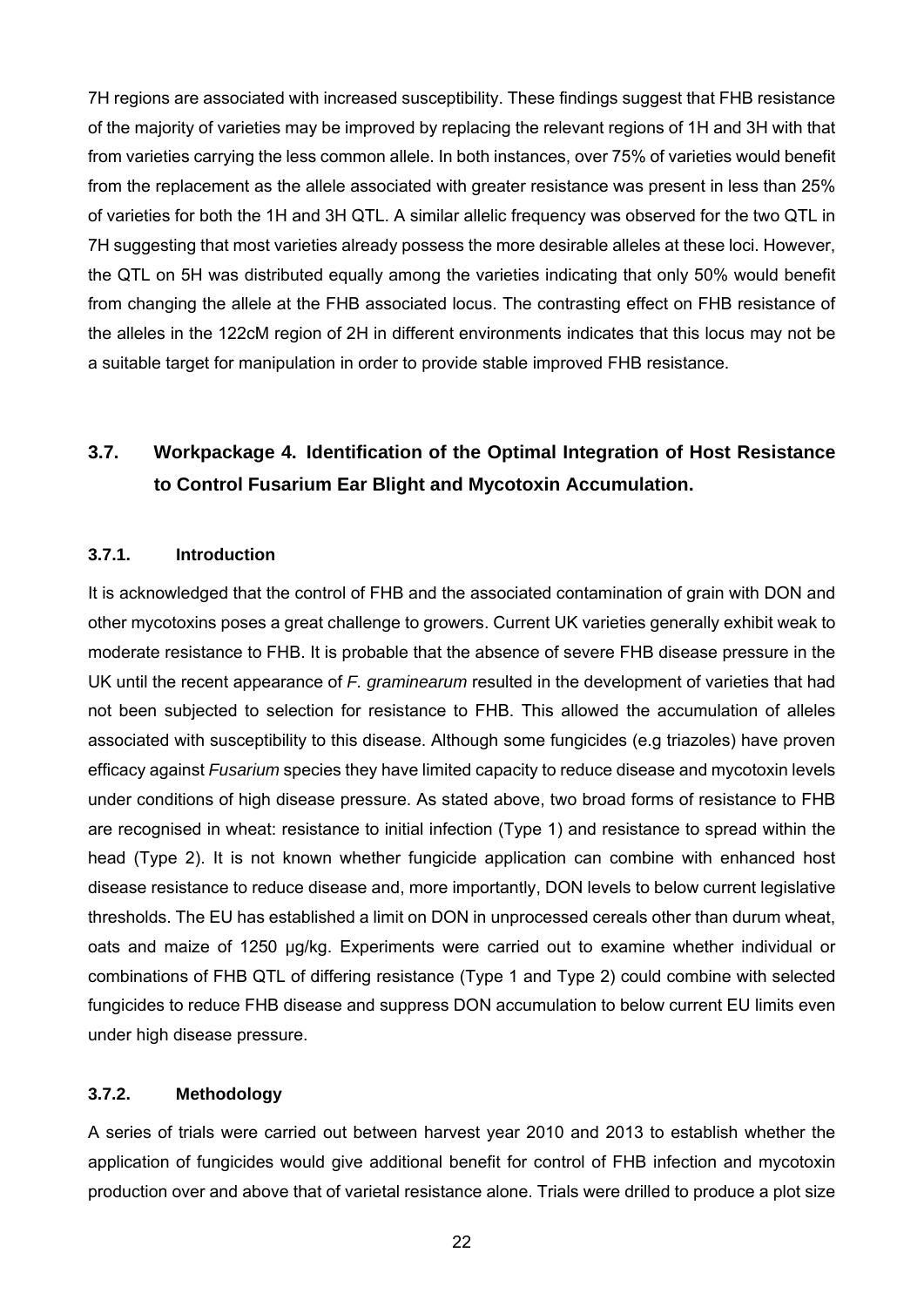of 1 m<sup>2</sup>. Each winter wheat line was replicated four times, with a guard plot drilled between each replicate. In the growing seasons 2010/2011 and 2011/2012, six lines with differing fusarium head blight resistances were drilled (Table 4.1). In the 2012/2013 season, an additional six lines were drilled (Table 4.2). The different sources of resistance confer either Type 1 or Type 2 resistance. Type 1 resistance is associated with resistance to initial infection, however if overcome the symptoms will spread from the site of infection, whereas Type 2 resistance is associated with resistance to symptom spread but not to initial infection.

Table 4.1. Source and type of resistance for lines drilled 2010 to 2012.

| Line             | Type of FHB resistance          |
|------------------|---------------------------------|
| Hobbit (Sib)     | FHB susceptible parent          |
| <b>HS WEK 1B</b> | Type 2 on chromosome 1B         |
| HS WEK 42        | Type 1 on chromosome 5A and     |
|                  | Type 2 on chromosomes 1B and 3B |
| <b>HS WEK 5A</b> | Type 1 on chromosome 5A         |
| <b>HS WEK 3B</b> | Type 2 on chromosome 3B         |
| DH 72            | Type 1 on chromosome 4A         |

Table 4.2. Source and type of resistance for additional lines drilled in 2012.

| Line     | Source of resistance            |
|----------|---------------------------------|
| QTL-20   | Type 1 on chromosomes 4A and 5A |
|          | Type2 on chromosomes 1B and 3B  |
| 1-4A3B   | Type 1 on chromosome 4A         |
|          | Type 2 on chromosome 1B         |
| 8-4A1B   | Type 1 on chromosome 4A         |
|          | Type 2 on chromosome 1B         |
| 13-5A4A  | Type 11 on chromosome 5A and 4A |
| $5-4A1B$ | Type 1 on chromosome 4A         |
|          | Type 2 on chromosome 1B         |
| DH 81    | Type 1 on chromosome 4A         |

Plots were inoculated during mid-flowering (GS65) two to three days following fungicide treatment with a conidial suspension made up of three DON producing isolates of *F. graminearum*. To encourage *F. graminearum* infection mist irrigation was initiated immediately after inoculation and continued for five days.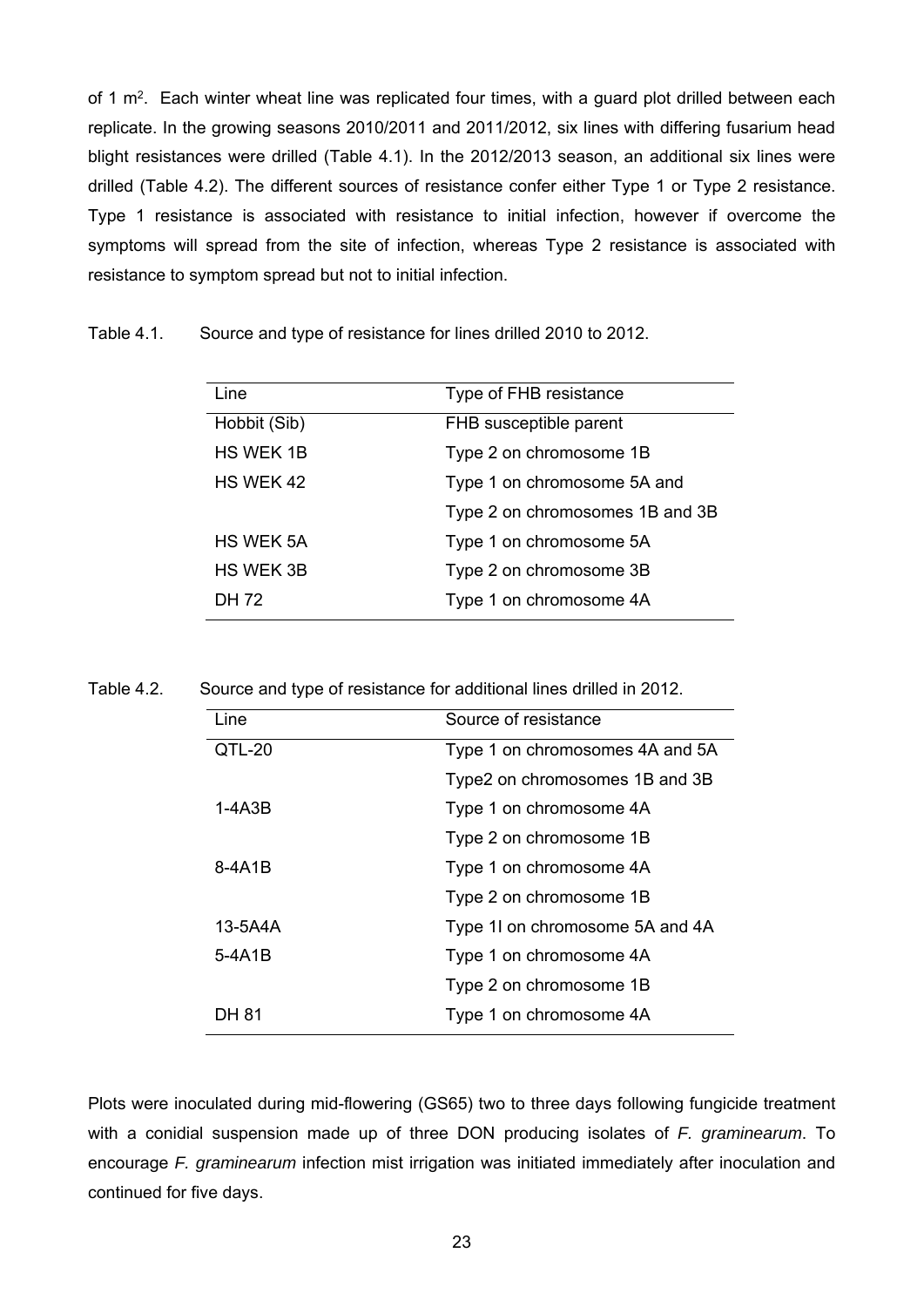#### **3.7.3. Fungicide application**

In trials carried out in 2011 and 2013 the effect of Brutus<sup>®</sup> (37.5 g/l epoxiconazole + 27.5 g/l metconazole) applied at 2 l/ha was tested for efficacy against FHB infection and subsequent mycotoxin contamination. In 2012, the efficacy of two additional treatments, Brutus® applied at 1 l/ha and Swing Gold® (133 g/l dimoxystrobin and 50 g/l epoxiconazole) applied at 1.5 l/ha were also tested. The application of Swing Gold at 1.5 l/ha and Brutus at 2l/ha provided treatments with equivalent application rates of epoxiconazole. In each year, sprays were applied at the early stage of the flowering (GS63) in a 200 l ha<sup>-1</sup> of water using flat fan nozzles (Tee Jet XR110VP Yellow).

#### **3.7.4. Disease assessment and toxin analysis**

A total of 60 ears for each treatment (15 per replicate plot) were assessed in each year. Disease severity was assessed at watery ripe (GS70) and early dough (GS80) growth stages. In each year plots were hand harvested and grain removed from ears using a HEGE Single Ear Thresher. The level of deoxynivalenol (DON) in cleaned grain samples was determined using RIDASCREEN DON *FAST* kits (R-Biopharm Rhône Limited) following the manufacturer's instructions.

#### **3.7.5. Results**

Similar results were obtained in each year and the data from 2011 provides an example that demonstrates the principal findings. Six closely related winter wheat lines (having a common background of Hobbit sib.) were drilled with differing sources of FHB resistance; these were Hobbit Sib. – FHB susceptible parent, HS WEK 1B – Type 2 resistance (associated with chromosome 1B), HS WEK 42 – combination of Type 1 resistance (associated with chromosome 5A) and Type 2 resistance (associated with chromosomes 1B and 3B), HS WEK 5A – Type 1 resistance (associated with chromosome 5A), HS WEK 3B – Type 2 resistance (associated with chromosome 3B) and DH 72 – Type 1 resistance (associated with chromosome 4A).

#### *FHB symptoms*

At the GS80 assessment the FHB symptoms had fully expressed and as such disease levels on lines with Type 2 resistance (resistance to symptom spread) should have increased less than those with Type 1 resistance only. Levels of FHB were significantly higher on Hobbit (Sib) and DH72 (Figure 4.4) compared to the other lines. Neither of these lines has resistance to spread of symptoms (Type 2 resistance). Line HS WEK 42 possesses both Type 1 and Type 2 resistances and exhibited significantly lower disease scores than the other lines. The level of disease on the remaining three lines (HS WEK 1B, 5A and 3B) did not differ significantly from each other.

The application of Brutus at 2 l/ha resulted in reduced disease levels across all lines with the reductions significant for all varieties other than HS WEK 42 (Figure 5). The greatest effect was seen where Brutus was applied to lines with Type 2 resistance only (HS WEK 1B and 3B) where 94% and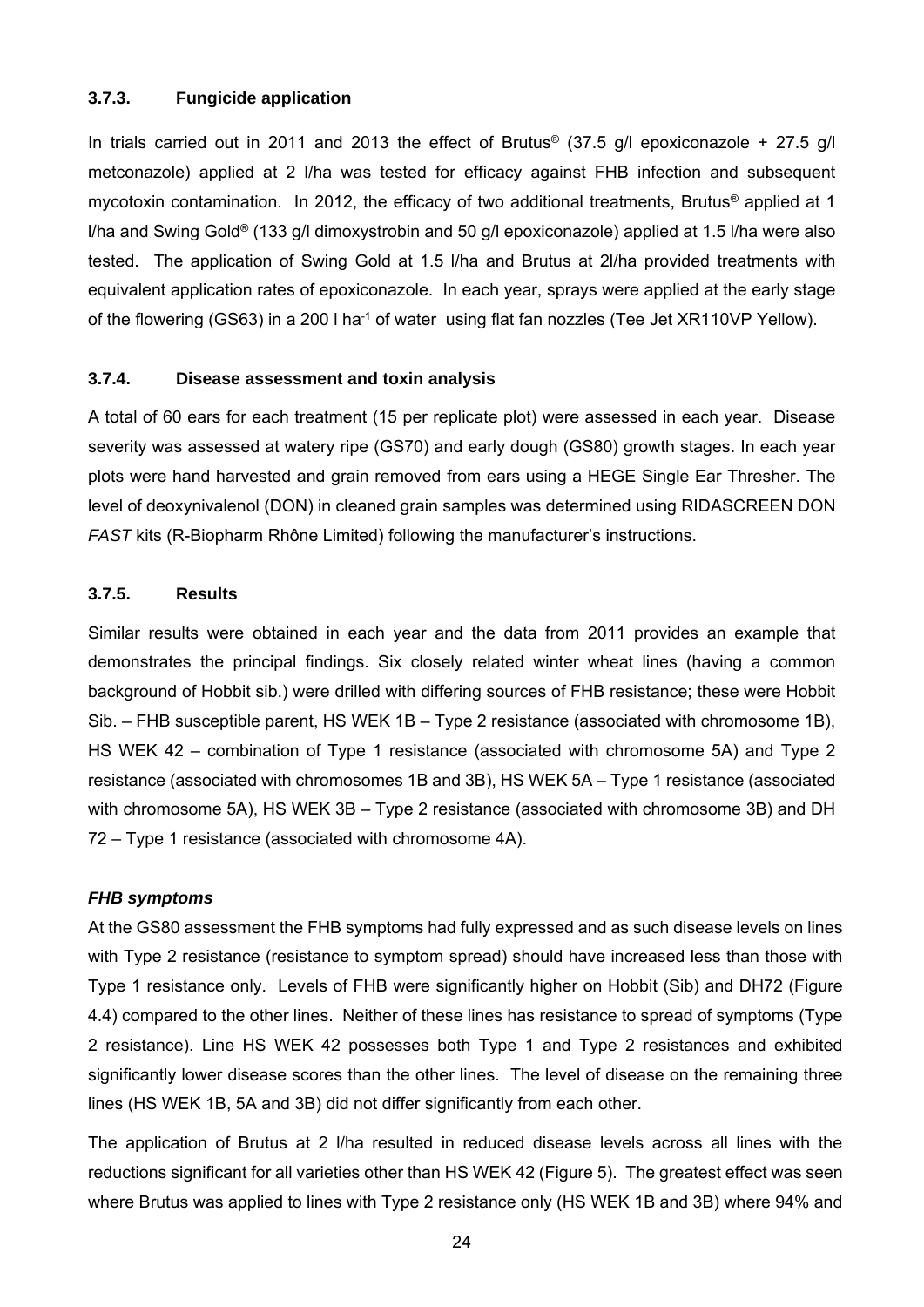83% control was achieved, respectively. With these lines the fungicide appears to be contributing in a manner similar to the Type 1 resistance by reducing initial infection. Thereafter the Type 2 resistance present in both lines then acts to prevent the spread of the symptoms in the ear. The least effect was seen where the fungicide was applied to lines with Type 1 resistance (DH72 and HS WEK 5A), where the resistance and fungicide are working in a similar way – both reducing initial infection, with no mechanism present to prevent symptom spread once infection has occurred. For DH72 and HS WEK 5A, the disease control achieved was 42% and 36%, respectively, this is lower than the sensitive parent line (Hobbit (Sib)) where 69% disease control was achieved. A reduction in disease of 69% was seen for line HS WEK 42 (the line with both Type 1 and Type 2 resistance) following the application of fungicide. Even though this reduction was not significant it is evident that the application of fungicide was still of benefit. The level of disease recorded on the HS WEK 42 control (nonfungicide treated) plots was significantly lower than the disease recorded on plots of Hobbit (Sib), HS WEK 5A and DH 72 treated with fungicide.



Figure 4.4. Effect of resistance and fungicide treatment on fusarium head blight (FHB) symptoms at GS80 (2011). (LSD 5% = 6.2). Transformed data presented, bars represent standard error of mean. Resistance type (I=Type 1, II=Type 2 or both) indicated in parenthesis below wheat line name.

#### *Toxin analysis*

There were significant differences in the concentration of DON detected in grain from the different lines (Figure 4.5). Grain from DH72 contained significantly more DON (27.4 ppm) than any other line, whereas grain from HS WEK 42 contained significantly less DON (1.6 ppm) than the other lines. In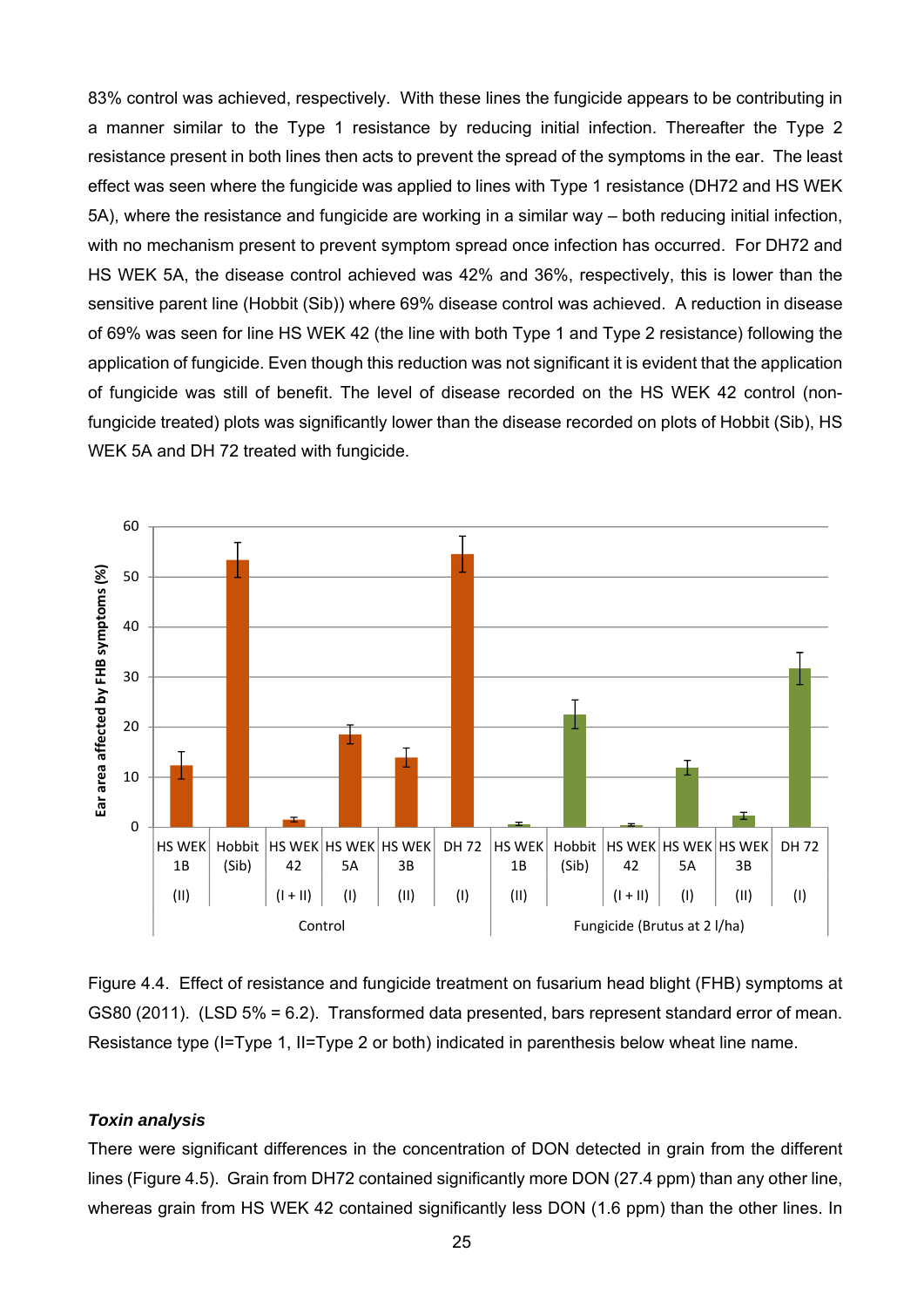general, grain from lines with Type 2 resistance had the lowest levels of DON, with the Type 2 resistance associated with chromosome 1B out-performing that found on chromosome 3B. The application of Brutus reduced the concentration of DON found in grain for all lines (Figure 6). The reduction was significant for all lines other than HS WEK 42. However, the reduction achieved for HS WEK 42 brought the DON concentration down from one that was above the legislative limit of 1.25 ppb (1.61 ppm) to one below it (0.97 ppm). As seen with the reduction of disease, the application of fungicide had the greatest effect when applied to the lines which contained Type 2 resistance only, with reductions of 72% and 69% seen for HS WEK 3B and 1B, respectively. The DON levels found in grain from the untreated HS WEK 42 plots was significantly lower than the toxin level in grain from the Hobbit (Sib), HS WEK 5A and DH 72 fungicide treated plots.



Figure 4.5. Effect of resistance and fungicide programme on deoxynivalenol (DON) contamination in grain (2011). (LSD 5% = 3.85, bars represent standard error of mean). Resistance type (I=Type 1, II=Type 2 or both) indicated in parenthesis below wheat line name.

#### **3.7.6. Discussion**

Differences in resistance to fusarium head blight were evident among the lines with those carrying Type 2 resistance generally outperforming those with Type 1 resistance. The Type 1 resistance derived from *Triticum macha* and the subject of study in Work package 5 had only very limited effect against *F. graminearum* and did not control accumulation of DON mycotoxin in grain. The presence of Type 2 resistance, however, not only reduced symptom development but also reduced DON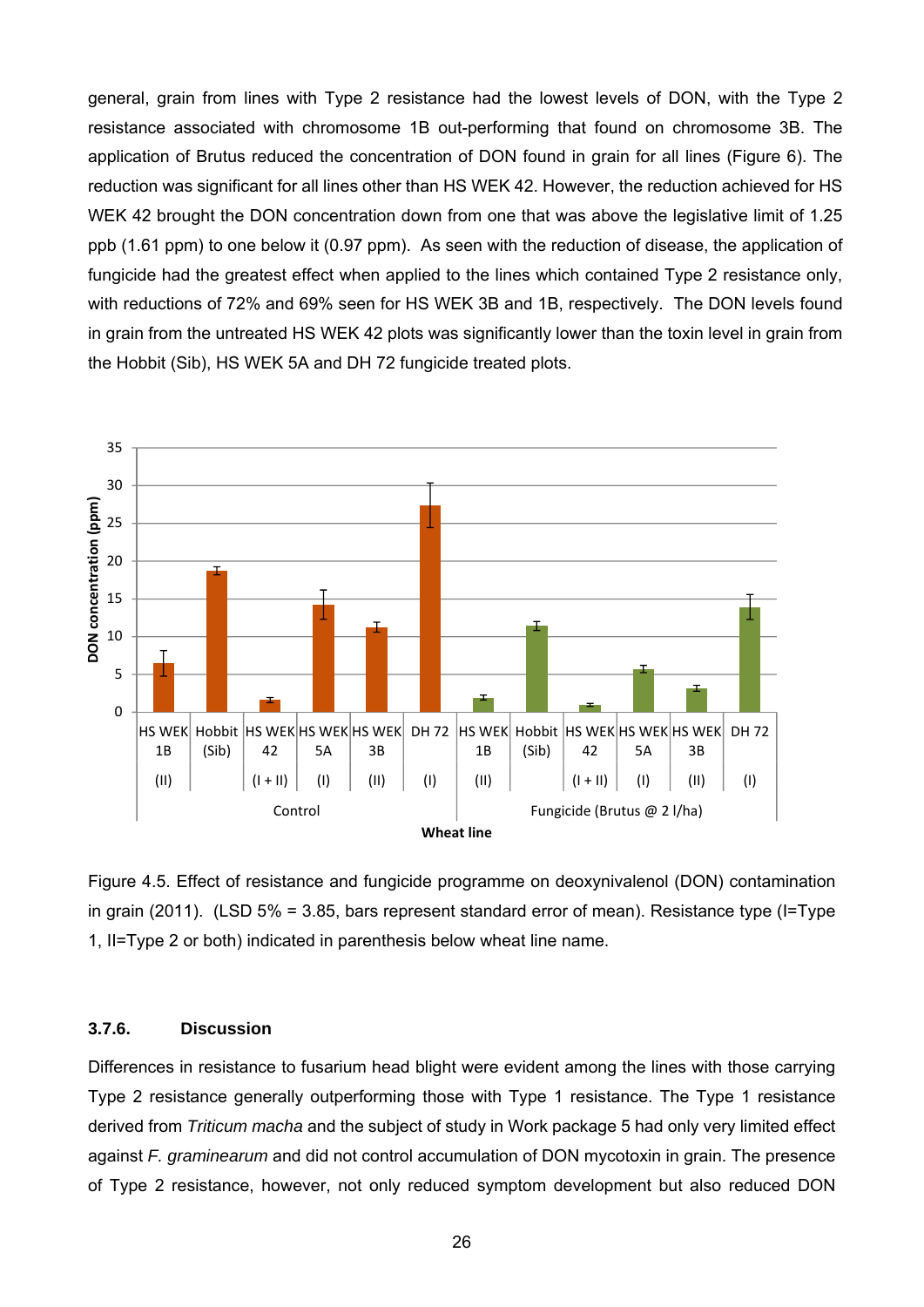mycotoxin levels. The application of fungicide reduced the level of disease and mycotoxin. Across the different seasons and wheat lines, the application of fungicide reduced DON levels by approximately 50%. It was noted that the benefit of the fungicide appeared to be greater following treatment of lines with Type 2 resistance. It appears that fungicide is reducing the ability of the fungus to infect the host thereby mimicking a Type 1 resistance. This reduced incidence of infection is complemented by the host Type 2 resistance where, following infection, colonisation of the host and accumulation of mycotoxin is reduced.

Most significantly, throughout the series of experiments, in many instances, the combination of wheat lines with high levels of FHB resistance plus application of fungicide could reduce DON levels in grain to below the EU threshold. Therefore the data support the view that an integrated approach, combining improved host resistance with application of fungicide when conditions are favourable to the development of FHB is appropriate for the limitation of threat posed by this disease under UK conditions.

## **3.8. Workpackage 5. Fine mapping of the Type 1 FHB resistance on chromosome 4AS of** *Triticum macha***.**

#### **3.8.1. Introduction**

Inheritance of resistance to fusarium in wheat is quantitative with a large volume of literature identifying more than 100 quantitative trait loci (QTL) for resistance (Buerstmayr et al., 2009). Several forms of resistance have been postulated but resistance is generally differentiated into two types: Type 1 (resistance to initial infection) and Type 2 (resistance to spread within the head) (Schroeder and Christensen, 1963). The majority of resistance QTL identified confer Type 2 resistance (Buerstmayr et al., 2009). This includes the potent 3BS QTL derived from Sumai-3, *Qfhs.ndsu-3BS* (Anderson et al., 2001), which was subsequently mapped as a single Mendelian gene termed *Fhb1* (Cuthbert et al., 2006), and a QTL identified on chromosome 1B that is thought to be located at or closely linked to the 1BL-1RS wheat-rye translocation (Ittu et al., 2000; Schmolke et al., 2005; Shen et al., 2003). Type 1 resistance is considered to be advantageous, because it confers resistance to colonisation both by toxin producing *Fusarium* species and non-toxin producing *Microdochium* species. However, it is difficult to identify and select for Type 1 resistance as it must be inferred following assessment by both single spikelet (point) inoculation to assess Type 2 resistance and spray inoculation to assess both Type 1 and Type 2 resistance (Mesterházy et al., 2008). A Type 1 resistance QTL was identified on chromosome 4A of *T. macha*, a hexaploid wheat endemic in the Caucasus region (Steed et al., 2005). Importantly this resistance both reduced visual disease symptoms and DON levels, suggesting that it may be useful for deployment in elite varieties to provide protection against FHB. This resistance was mapped as a single gene to the short arm of chromosome 4A (4AS) using a double haploid (DH) population, where it co-segregated with the SSR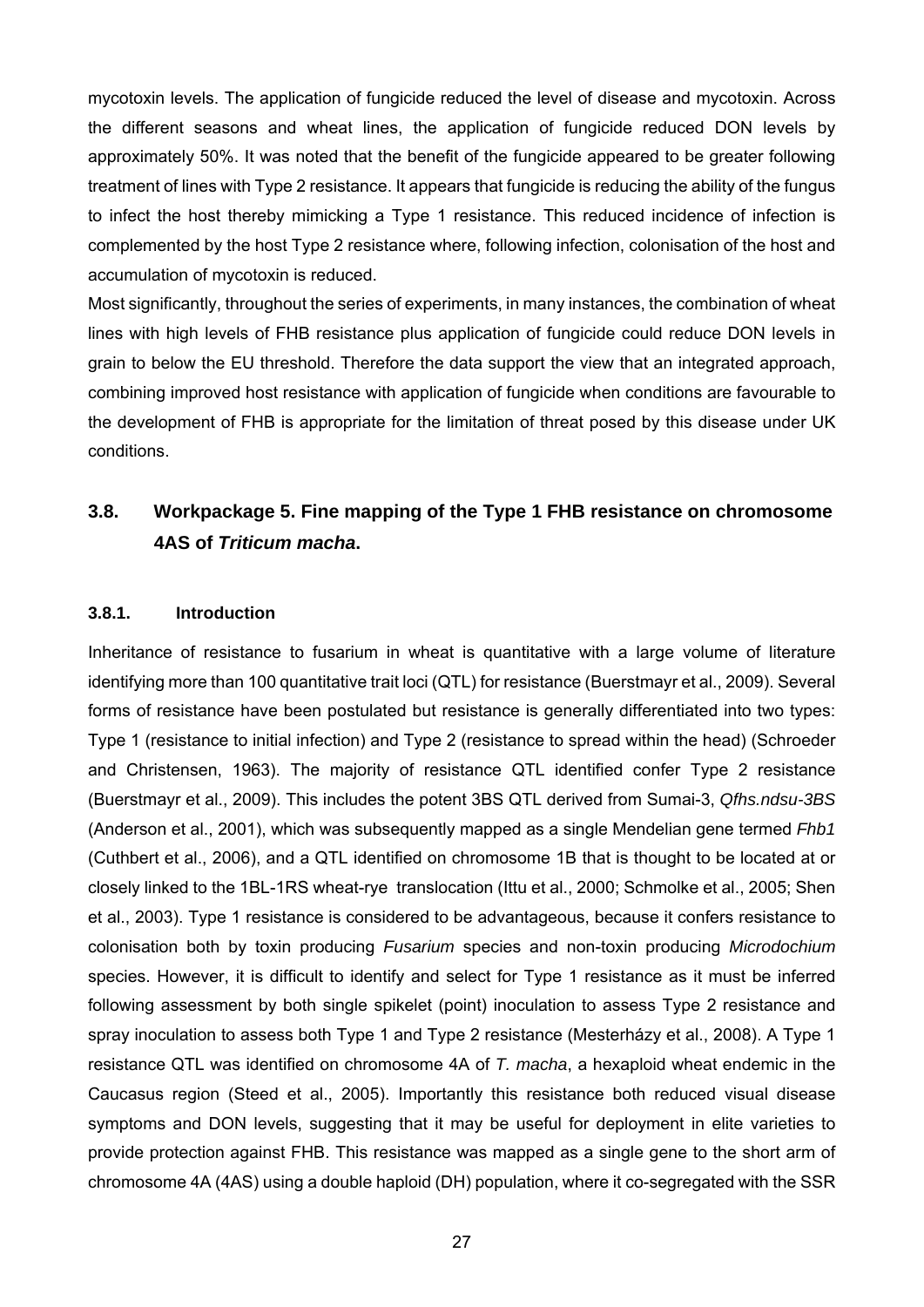marker Gwm165 and was named *QFhs.jic-4AS*. However, the limited number of recombinants (43 lines), combined with a lack of polymorphic distal flanking markers prevented accurate localisation of the QTL (Steed et al. 2005). In the present project we used a 288 line  $F_4$  population developed from the susceptible parent Hobbit 'sib' and the resistant line DH81, previously developed by Steed et al. (2005), to refine the localisation of the 4AS *T. macha* Type 1 resistance and to identify SNP markers to aid selection and pyramiding with other FHB resistance QTL by plant breeders.

#### **3.8.2. Development of plant materials and map construction:**

Seed was obtained of the single chromosome recombinant double haploid line (DH81) previously developed from the cross between HS/Tm4A x Hobbit 'sib' and shown to possess the FHB QTL (Steed et al., 2005). DH81 was backcrossed to HS and a population of 288 F4 plants was generated. Seedlings were screened, using the markers described below, to detect recombination in the region of the 4A chromosome believed to harbour the FHB resistance. Homozygous recombinant  $F_5$  lines were bulked for use in phenotypic evaluations of FHB resistance.

To identify SSR markers for mapping the *T. macha* 4A resistance, HS and DH81 were screened with 39 publically available SSR markers that were reported to be located on chromosome 4A, to identify polymorphic and co-dominant markers. Polymorphic SSR markers were applied to the HS x DH81  $F_4$  population and the resulting  $F_5$  recombinant lines.

The parent lines of the population (HS and DH81) and the single chromosome substitution line HS/Tm4A were screened with a wheat SNP panel and polymorphic markers were identified to provide an even coverage of chromosome 4AS and primer sets obtained to apply to the HS x DH81  $F_4$  population and the resulting  $F_5$  recombinant lines. Additional SNP polymorphisms between the parent lines were identified using the iSelect 90k wheat SNP chip (Wang et al., 2014, in press) at the Contractive University of Bristol Genomics Facility (http://www.bristol.ac.uk/biology/research/transcriptomics/). Sequences for the polymorphic SNPs were aligned to the *Brachypodium*, rice and Sorghum genomes using Phytozome v9.1 (www.phytozome.net) to identify the orthologous loci in these species, where present.

#### **3.8.3. FHB resistance phenotyping of the HS x DH81 population:**

In total, 78 recombinant lines were selected from the HS x DH81 F<sub>4</sub> population for use in the current study. 39 stable recombinant  $F_5$  lines were assessed for FHB resistance in a field trial at JIC in 2012. The FHB resistance of all 78 recombinant  $F_5$  lines was assessed during the summer of 2013 in two independent field trials; one at Church Farm (CF) near Norwich and one at JIC each with three replicate plots per line. All trials were inoculated with a highly virulent DON-producing *F. culmorum*  isolate (Fu42) and conducted as described above. Disease was assessed as percentage of infection within each plot at 16, 22, 25 and 30 days post infection (dpi). The area under the disease progress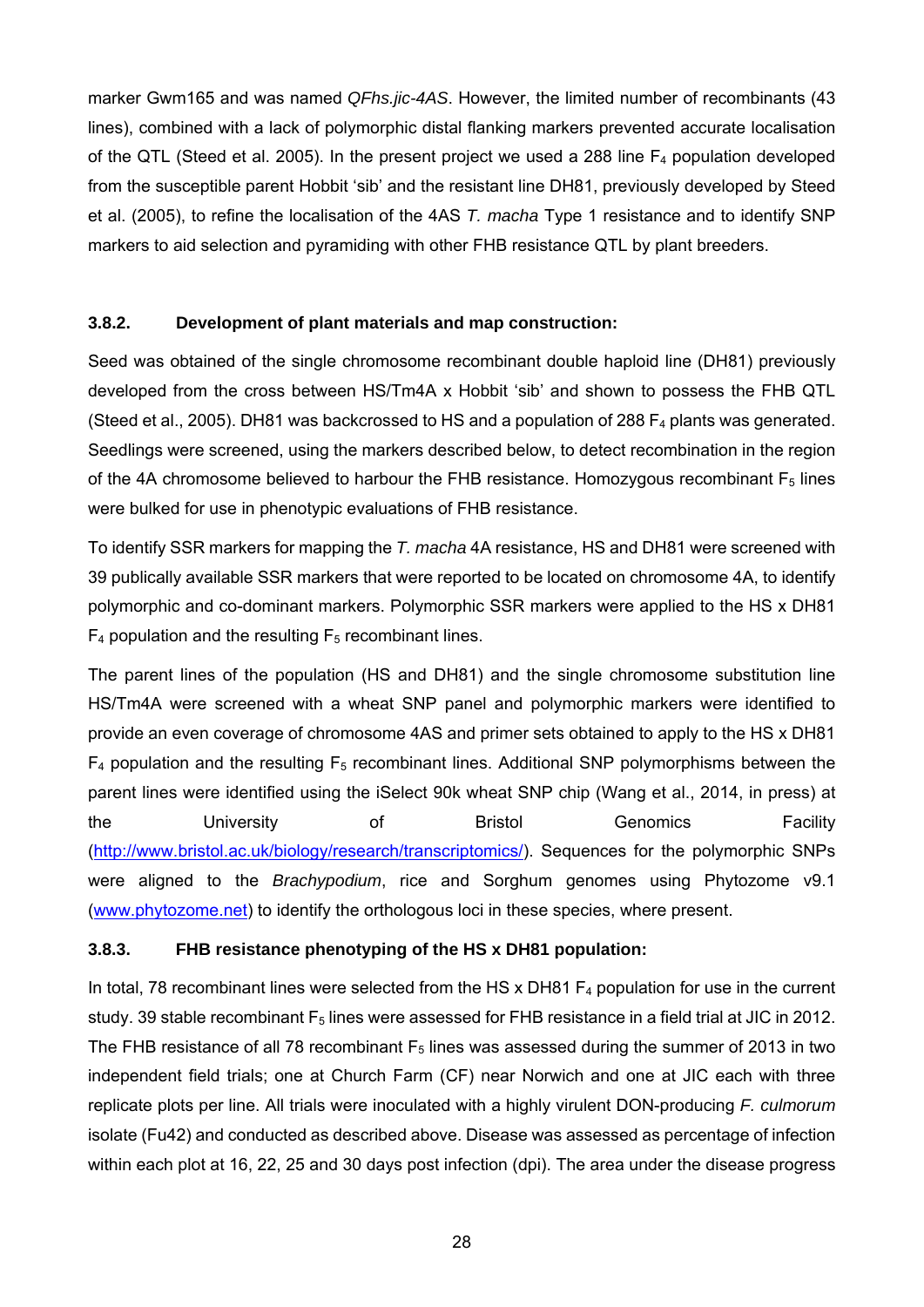curve (AUDPC) was again calculated to provide an integrated measure of disease and percentage infection at 30 dpi was used as a measure of disease severity (%FHB).

The 39 stable recombinant HS x DH81  $F_5$  lines initially identified and generated from the  $F_4$ population were assessed for FHB resistance in 2013 at JIC in an unheated polytunnel with capillary matting irrigation. 15 plants per line were arranged in a randomised complete block design with 4 blocks (3-4 plants per line within each block). Inoculations were conducted and plants were scored as described for the above polytunnel trial.

### **3.8.4. QTL analysis:**

A genetic linkage map of chromosome 4A was constructed using 16 KASP wheat SNPs, 3 SSRs and 2 EST-SSRs applied to the DNA from 288  $F_4$  lines. The linkage analysis was performed in Joinmap (version 3.0) (Van Ooijen and Voorips, 2001), using 0.4 as the maximum recombination fraction and 5.0 as the logarithm of the odds ratio (LOD) and the linkage map was drawn using MapChart (Voorips, 2002).

Predicted mean FHB% and AUDPC scores from the field trials and polytunnel experiment of  $F_5$ recombinant lines were used alongside marker data from the same lines in a single marker regression analysis to identify QTL locations for each trait within each experiment. A single marker regression analysis was utilised as there were relatively few markers (21) densely spaced on a single linkage group. Markers were only determined to be associated with the phenotype where p<0.01 to reduce the likelihood of false positives. To provide a more accurate estimation of QTL location, composite interval mapping (CIM) was also conducted. All QTL analyses were conducted in Genstat v.15.2.

### **3.8.5. HS x DH81 marker analysis, genotyping and map construction:**

The genetic map in the original publication describing the identification of the 4A FHB QTL (*QFhs.jic.4A*) was extremely sparse, reflecting the paucity of wheat molecular markers available at that time (Fig 4.6). With the advent of the new DNA sequencing technologies and the increase in available SNP markers for wheat it is possible to produce far superior genetic maps as illustrated by that produced in the present study (Fig 4.6). Using the new set of recombinants combined with the vastly increased number of genetic markers it was possible to produce a genetic map of the relevant region of 4A with good density of makers and, most importantly to extend the genetic map towards the telomere.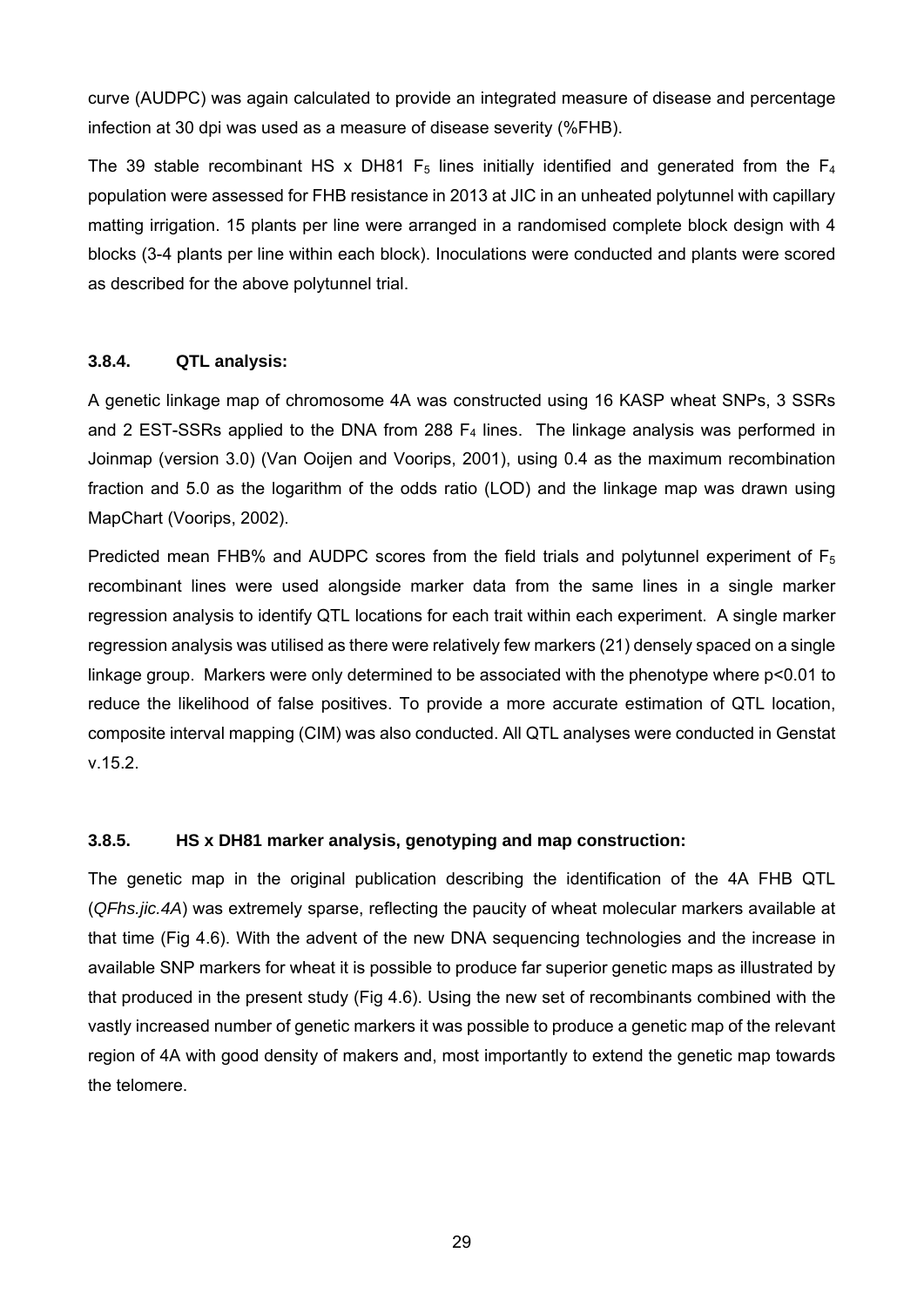Original Map from 43 DH lines using SSR and SSAP markers (Steed et al. 2005)

New map from 288 backcross lines (Hobbit 'sib' x DH81) using **KASPar and SSR** 



Figure 4.6. Linkage map of chromosome 4AS from the original paper of Steed et al (2005) compared with that produced in the current study of the Hobbit 'sib' (HS) x DH81 population indicating the position of the marker explaining most of the phenotypic variance in each case. The top of the linkage group relates to the region closest to the telomere and the bottom of the linkage group relates to the region closest to the centromere of the chromosome.

#### **3.8.6. HS x DH81 QTL analysis:**

Despite the large number of replicated trials and the number of recombinant lines it was not possible to define the precise location of the FHB resistance on 4A as a single gene. The resistance always behaved as a quantitative trait and the position of the resistance was ascribed to a region covering several markers rather than within an interval between two markers. Due to the quantitative nature of the resistance the position shifted slightly between trials.

Similar regions were identified when assessed using AUDPC scores as for %FHB scores in all four trials using both single marker regression and CIM. However, the significance of the QTL detected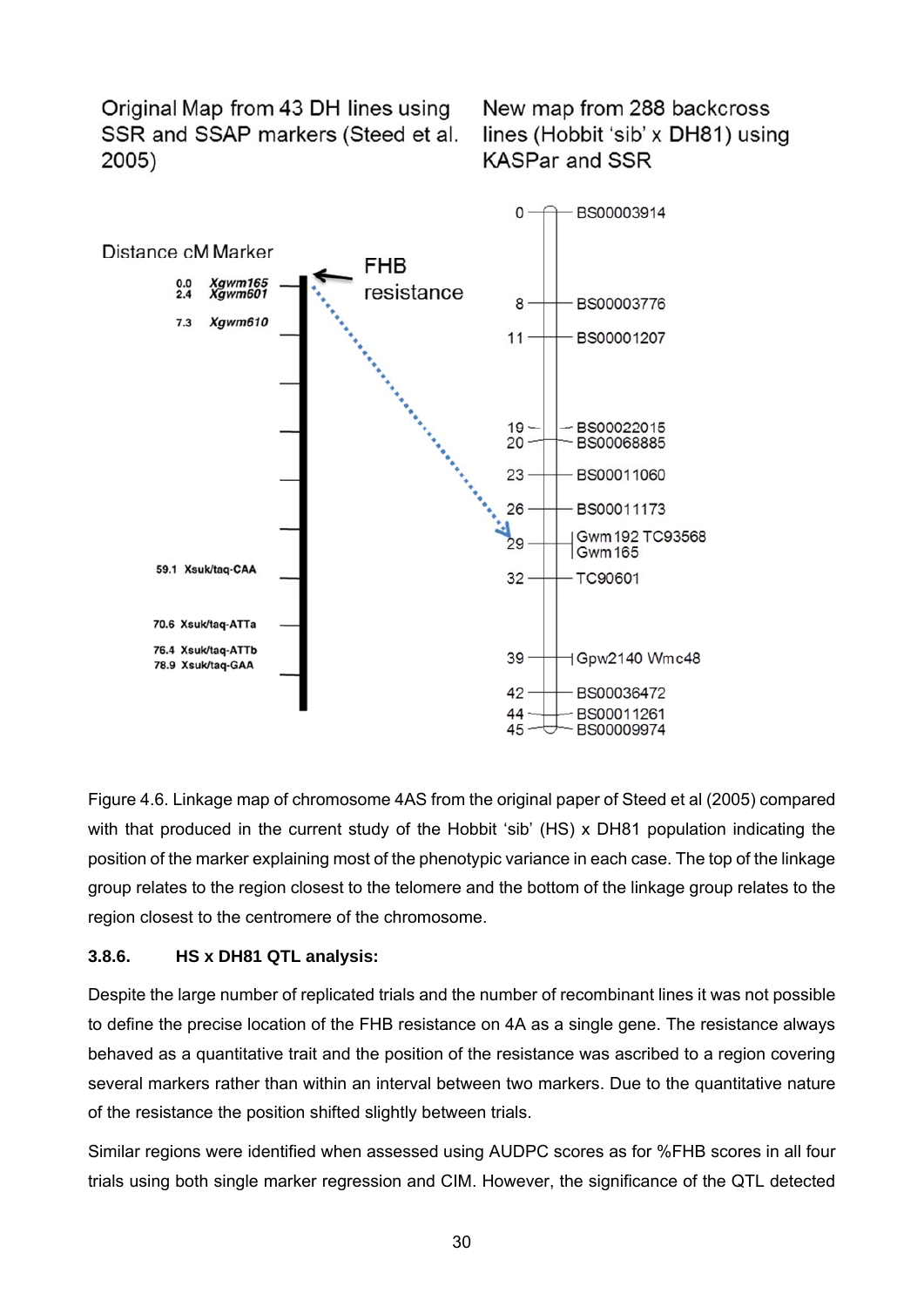was generally higher for %FHB than for AUDPC scores. Both the CIM and single marker regression analyses from the JIC trial in 2012 identified Gwm165 as the marker with the most significant relationship with AUDPC and % FHB. This lies within the region predicted by the polytunnel and but lies outside of the region identified by the single marker regression analysis of the JIC field trial in 2013. The presence of a DH81 allele in a 4.7 cM region from markers BS00182960 to TC93568 was associated with a reduction in the AUDPC (p<0.01) in the CF field trial in 2013. An overlapping but smaller 2.1 cM region was identified from the polytunnel trial with DH81 alleles at markers from BS0011396 to Gwm192 associated with a significant reduction in AUDPC (p<0.01). The CIM results confirmed this, locating QTL peaks within these regions on BS00011173 in the CF field trial and at TC93568 in the polytunnel experiment.

In both the polytunnel trial and CF field trial the presence of a DH81 allele at markers in a 5.3 cM region from BS00182960 to Gwm192 was associated with a reduction in % FHB. A similar region was identified in the JIC field trial in 2013 with the presence of a DH81 allele associated with a reduction in %FHB in a 5.9 cM region between markers BS00011060 to TC93568.

The polytunnel trial found the EST-SSR marker TC93568 to account for the highest proportion of variation for both AUDPC and % FHB traits, using both single marker regression and CIM. The greater amount of variation accounted for by markers within the polytunnel trial, compared to the field trials, may be due to a more homogenous environment and/or the more detailed scoring of individual spikelets in this procedure. Steed et al. (2005) conducted all phenotyping in a polytunnel, and this may have assisted the detection of the resistance as a single gene with Mendelian inheritance. However, the QTL with the highest location confidence was detected in the JIC 2013 field trial for %FHB centring about marker BS00011173.

#### **3.8.7. Discussion**

Prior to this study the map location of *QFhs.jic-4AS* was imprecise. Previous efforts to map this resistance have been thwarted because of a lack of polymorphic markers. Steed et al. (2005) utilised existing SSR and developed novel sequence-specific amplified polymorphism (SSAP) markers, but were not able to identify any distal markers to flank the resistance to facilitate marker assisted selection of the resistance by plant breeders. Developments in SNP technology and the availability of wheat SNPs both through the KASP assays (Allen et al., 2013) and the wheat 90K iSelect genotyping assay (Wang et al., 2014) enabled saturation of the region surrounding the 4AS QTL. It was therefore possible to identify breeder-friendly KASP markers underlying the QTL region such as BS00011173 and BS00113963. It was also possible to identify distal flanking KASP assay markers such as BS0006885 and BS00022015 and proximal flanking markers such as the iSelect derived KASP BS00164805 and the KASP assay BS00036472 that would be suitable for selection of the region containing *QFhs.jic-4AS*.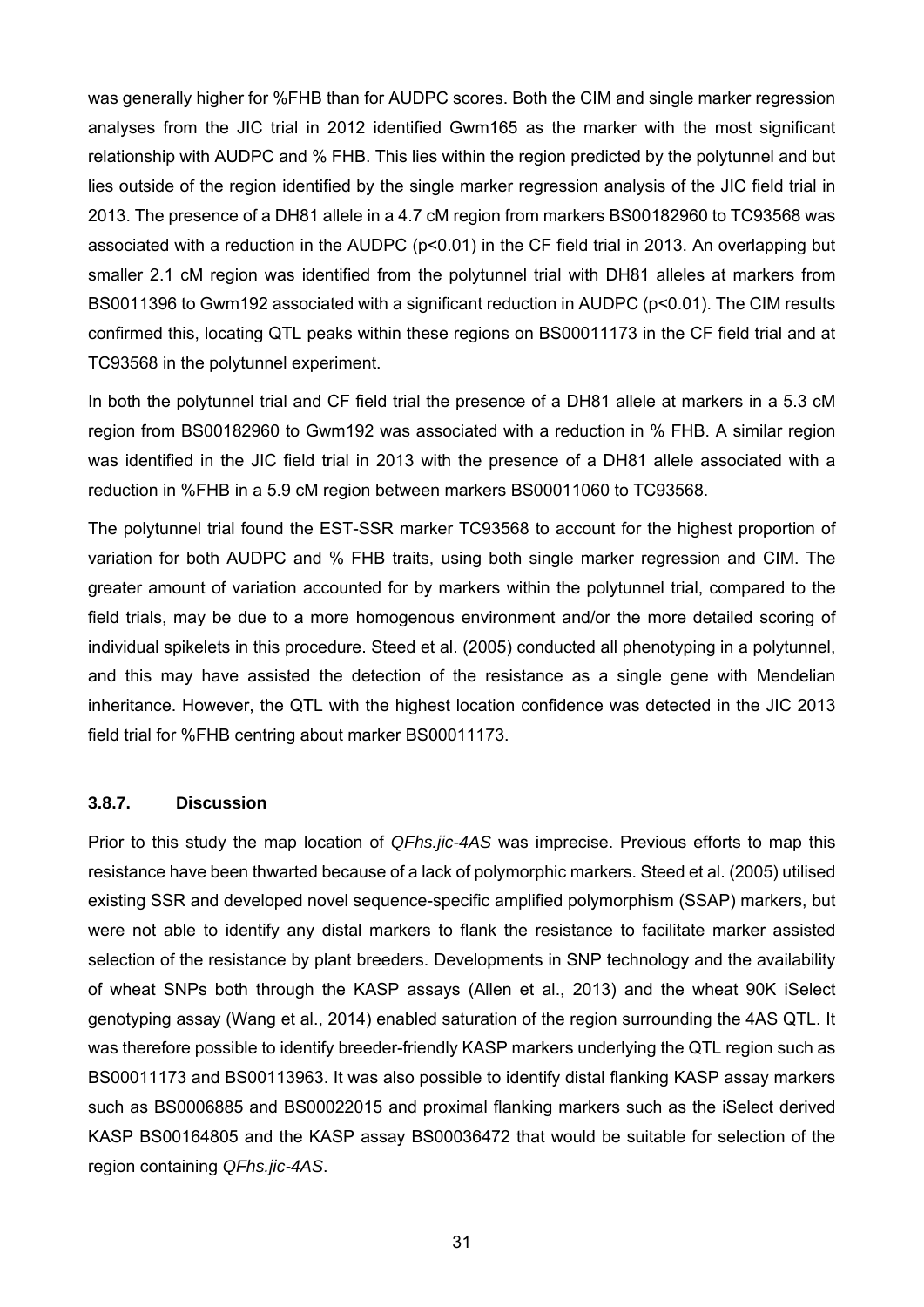Previously, Steed et al. (2005) located the *QFhs.jic-4AS* as a single gene using visual disease symptoms observed in a polytunnel using a population 43 DH lines. The genetic effect of the region as a whole appears to be relatively large, providing heritability estimates of 0.70 – 0.73 for the FHB resistance traits recorded. In contrast, in the present study using  $78 F<sub>5</sub>$  lines from a recombinant population, we were unable to resolve the resistance as a single gene in any experiment, but were able to locate it quantitatively using single marker regression and CIM. It is possible that the *T. macha*  4A resistance is conferred by multiple genes of small effect distributed over the approximately 12.2 cM region between markers BS00011060 and BS00164805. The additional recombinants within the 288 F4 lines and the high marker density in the present study, compared to the limited recombinants within the 43 DH lines studied by Steed et al. (2005), may have fractionated *QFhs.jic-4AS* into multiple QTL within a small region. However, failure to resolve the QTL as a single gene may reflect the difficulty of accurately phenotyping FHB using only one score (%FHB) at a particular day after inoculation. However, from the current data, it is not possible to determine whether the effect is due to the presence of are multiple QTL or as a consequence of unexplained variation in the experiments. Other factors may have hindered resolution of *QFsh.jic-4AS* as a single gene. Accurate phenotyping of Type 1 resistance is recognised to be challenging because of confounding effects of Type 2 susceptibility in lines such as Hobbit sib. used in the present study. Furthermore, disease pressure was extremely high in all trials and this may have resulted in the fungus overcoming the resistance conferred by *QFsh.jic-4AS*. Additional, detailed phenotyping research using reduced disease pressure will be required to resolve this issue.

The *QFhs.jic-4AS* QTL was detected in approximately the same region, using both disease development (represented by AUDPC) and disease severity (represented by %FHB) measurements, in four independent phenotyping experiments. This suggests that the resistance can be considered to be stable, as it was expressed across different environments. Significantly, the line carrying *QFhs.jic-4AS* used in the fungicide experiments described above was not found to be effective against *F. graminearum* in any trial. Further work is required to establish the basis of these discrepancies. From the present work, however, we have identified a number of markers suitable for high throughput genotyping to allow plant breeders to integrate and follow this resistance within their breeding programmes.

#### **4. Conclusions**

The INSPYR project was intended to benefit the industry, through assisting breeders to more effectively develop varieties with resistance to all FHB species by expanding knowledge of the genetics of resistance.

The project was successful in unravelling the FHB susceptibility associated with the *Rht2* (*RhtD1b*) gene. Molecular markers were developed to allow breeders to select for the *Rht2* allele while selecting against the presence of a nearby FHB susceptibility factor. The project also demonstrated that Type 1 and Type 2 resistances can be combined within UK semi-dwarf varieties to greatly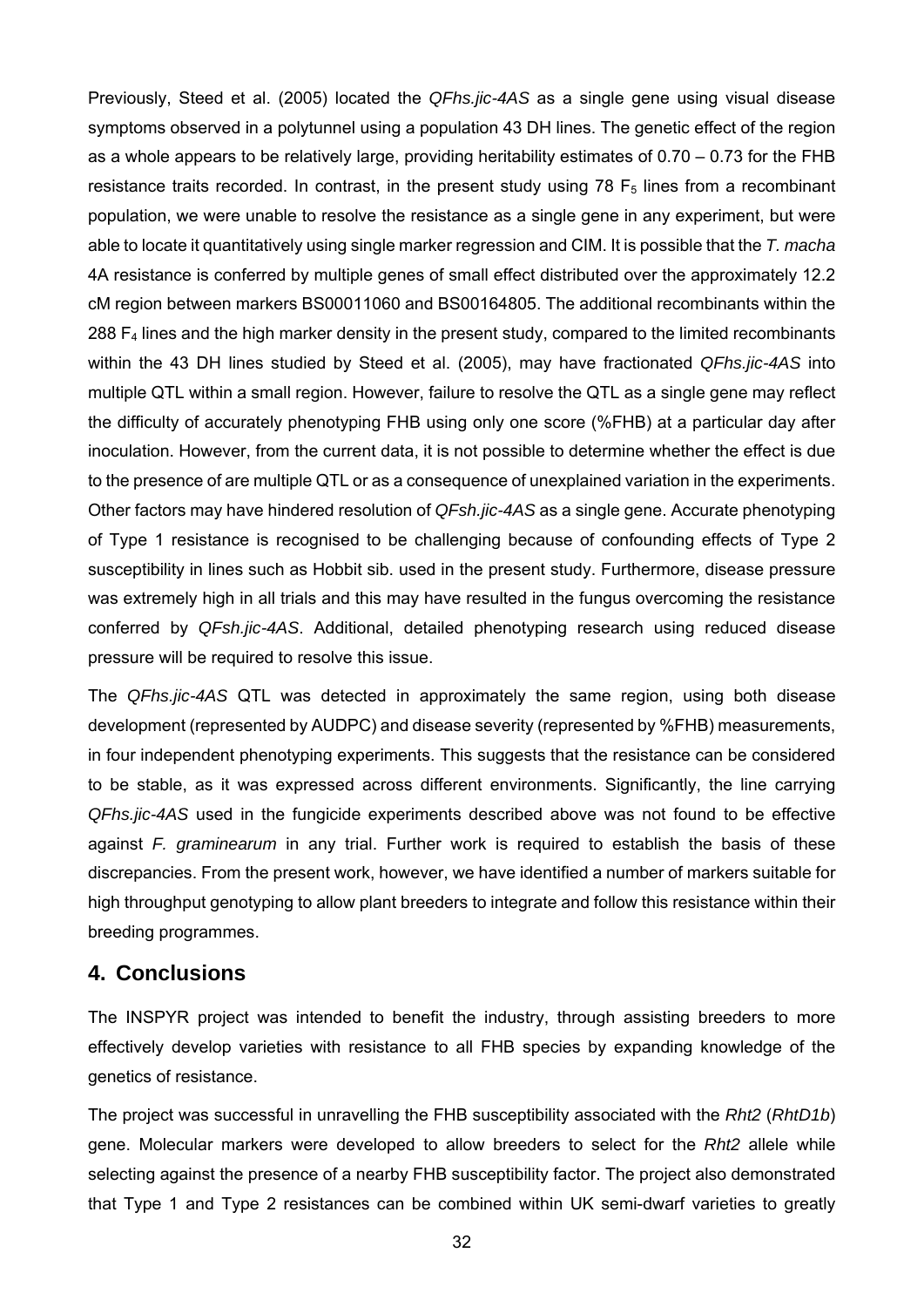increase overall FHB resistance. These findings should assist breeders in developing new highly resistant varieties with desirable agronomic characteristics (e.g. semi-dwarf)

The INSPYR project set out to identify new sources of Type 1 resistance as this form is relevant to both wheat and barley, to all FHB pathogens and to attempts to limit the accumulation of DON, T-2 and HT2 mycotoxins in grain. New molecular markers were developed to assist breeders to select for the Type 1 FHB QTL (*Qfhs.jic-4A*). The presence of awns was demonstrated to increase type 1 resistance in three segregating populations. It is suggested that breeders could improve FHB resistance by selecting awned lines and that this would increase resistance to both toxin and nontoxin producing FHB pathogens.

The project clearly demonstrated the benefits of an integrated approach to the control of FHB by combining the growing of more resistant varieties with appropriate fungicide application. Additional work is required to identify the optimal combination of FHB QTL and fungicides for maximising control of DON accumulation in grain. This approach is important as it provides a means to maintain low DON levels in harvested grain even under high disease pressure.

Increasing FHB resistance in barley is particularly challenging because of significant environment x genotype interactions, meaning that the same allele does not have the same effect on resistance in different environments (years or locations). No robust, large effect QTL were identified among the elite two-row varieties investigated. A QTL of relatively large effect was, however identified in the heritage variety 'Chevallier'. Further work is required to refine the position of this QTL to make it useful to barley breeders.

Overall, INSPYR has provided new insights into the control of FHB in wheat and barley and provided breeders and growers with new tools and approaches. INSPYR has also identified areas for potential future research.

## **5. Acknowledgements**

INSPYR was a LINK project funded by BBSRC, AHDB-HGCA and RERAD. The project also received substantial in-kind contributions from BASF plc, KWS UK Ltd, Lanmannen SW Seed AB, RAGT Seeds Ltd, Sejet Plantbreeding, Secobra Recherches SAS, Syngenta Seeds Ltd, The Maltsters Association of Great Britain, National Association of British and Irish Millers and Premier Foods Group Ltd. We would like to thank all the staff of the participating companies for their wholehearted support and positive input throughout the project. I would also like to thank staff at The James Hutton Institute in Dundee, FERA in York and NIAB in Cambridge for their considerable efforts in ensuring the success of this project. I would also like to thank especially Chris Burt, Andrew Steed, Martha Clarke, Joseph Nicholson, Mark Collins, Michelle Leverington-Waite, Richard Goram, Pedro Scheeren and all others who assisted the research at JIC.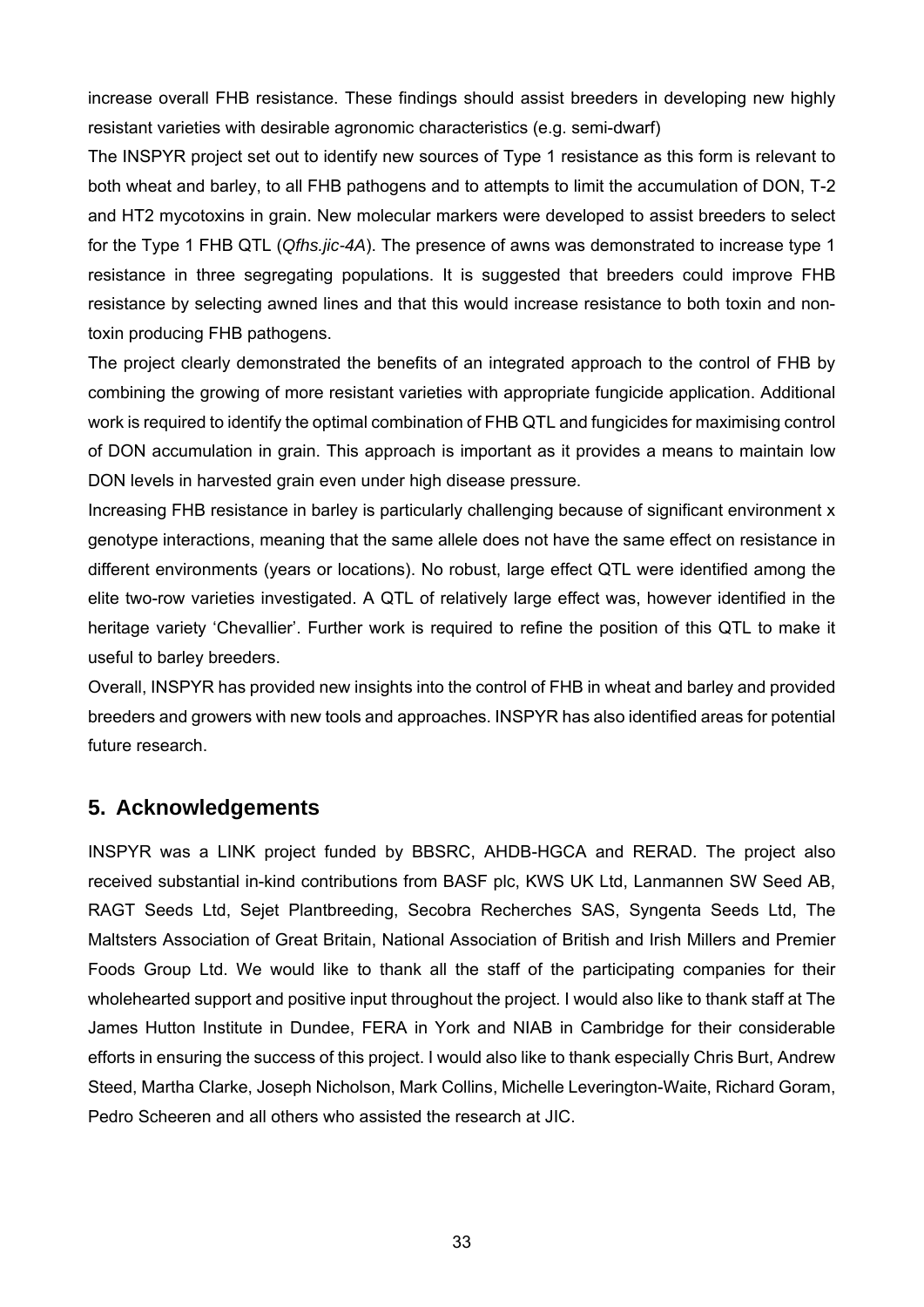### **6. References**

- Allen AM, Barker GLA, Berry ST, Coghill JA, Gwilliam R, Kirby S, Robinson P, Brenchley RC, D'Amore R, McKenzie N, Waite D, Hall A, Bevan M, Hall N, Edwards KJ (2011) Transcriptspecific, single-nucleotide polymorphism discovery and linkage analysis in hexaploid bread wheat (Triticum aestivum L.). Plant Biotechnology Journal 9:1086-1099
- Allen AM, Barker GLA, Wilkinson P, Burridge A, Winfield M, Coghill J, Uauy C, Griffiths S, Jack P, Berry S, Werner P, Melichar JPE, McDougall J, Gwilliam R, Robinson P, Edwards KJ (2013) Discovery and development of exome-based, co-dominant single nucleotide polymorphism markers in hexaploid wheat (Triticum aestivum L.). Plant Biotechnology Journal 11:279-295
- Anderson JA, Stack RW, Liu S, Waldron BL, Fjeld AD, Coyne C, Moreno-Sevilla B, Fetch JM, Song QJ, Cregan PB, Frohberg RC (2001) DNA markers for Fusarium head blight resistance QTLs in two wheat populations. Theor Appl Genet 102:1164-1168
- Bai GH, Desjardins AE, Plattner RD (2002) Deoxynivalenol-nonproducing Fusarium graminearum Causes Initial Infection, but does not Cause DiseaseSpread in Wheat Spikes. Mycopathologia 153:91-98
- Bassam BJ, Caetano-Anolles G, Gresshoff PM (1991) Fast and sensitive silver staining of DNA in polyacrylamide gels. Analytical Biochemistry 196:80-83
- Bryan GJ, Collins AJ, Stephenson P, Orry A, Smith JB, Gale MD (1997) Isolation and characterisation of microsatellites from hexaploid bread wheat. Theor Appl Genet 94:557-563
- Buerstmayr H, Ban T, Anderson JA (2009) QTL mapping and marker-assisted selection for Fusarium head blight resistance in wheat: a review. Plant Breeding 128:1-26
- Buerstmayr H, Steiner B, Hartl L, Griesser M, Angerer N, Lengauer D, Miedaner T, Schneider B, Lemmens M (2003) Molecular mapping of QTLs for Fusarium head blight resistance in spring wheat. II. Resistance to fungal penetration and spread. Theor Appl Genet 107:503-508
- Buerstmayr M, Lemmens M, Steiner B, Buerstmayr H (2011) Advanced backcross QTL mapping of resistance to Fusarium head blight and plant morphological traits in a Triticum macha × T. aestivum population. Theor Appl Genet 123:293-306
- Burt C, Hollins TW, Nicholson P (2011) Identification of a QTL conferring seedling and adult plant resistance to eyespot on chromosome 5A of Cappelle Desprez. Theor Appl Genet 122:119-128
- Cuthbert P, Somers D, Thomas J, Cloutier S, Brulé-Babel A (2006) Fine mapping Fhb1, a major gene controlling fusarium head blight resistance in bread wheat (Triticum aestivum L.). Theor Appl Genet 112:1465-1472
- Dardis JV, Walsh EJ (2003) An evaluation of exotic germplasm as sources of Fusarium head blight resitsance in bread wheat (Triticum aestivium L.). Cereal Research Communications 31:129-136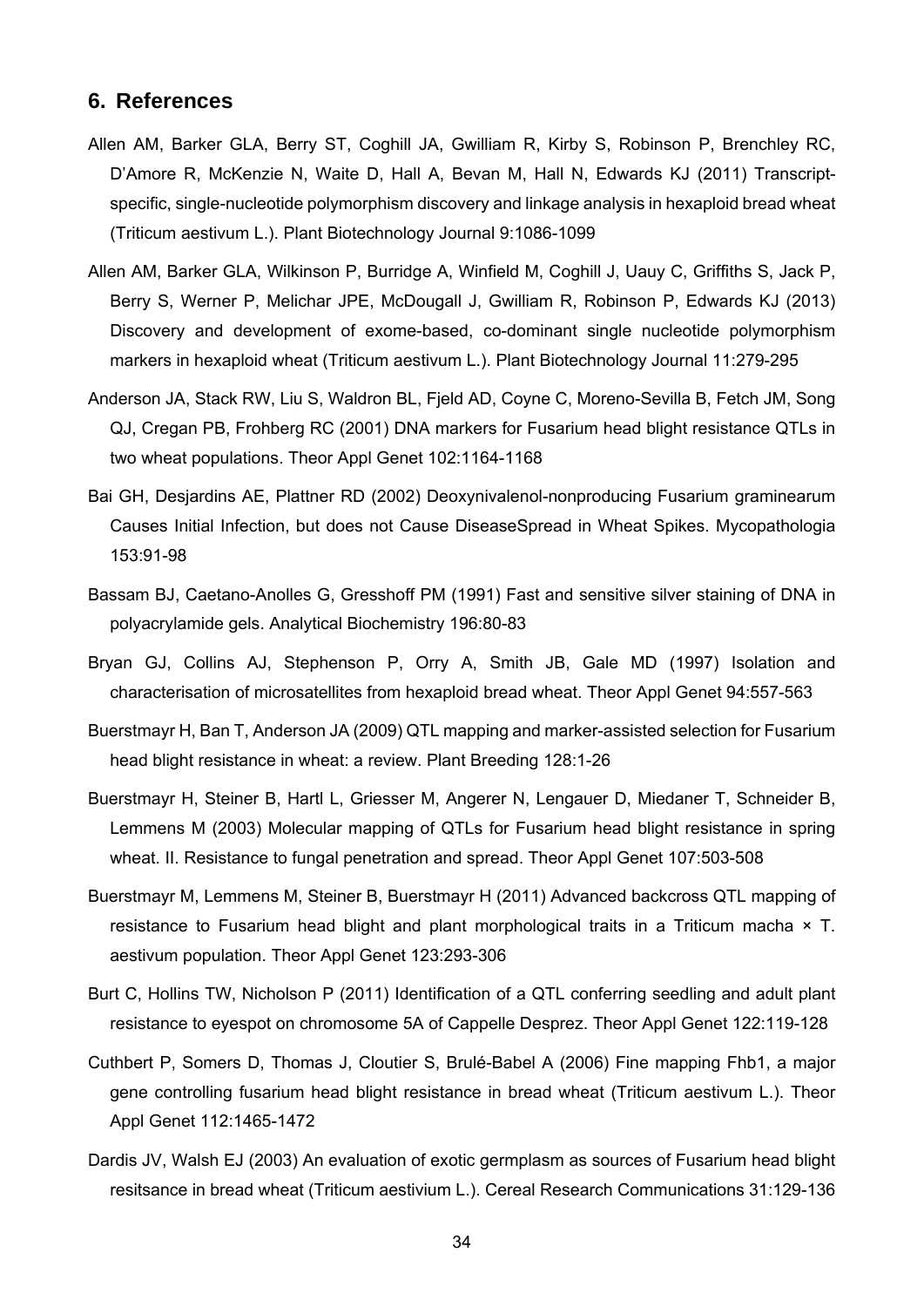- Devos KM, Dubcovsky J, Dvořák J, Chinoy CN, Gale MD (1995) Structural evolution of wheat chromosomes 4A, 5A, and 7B and its impact on recombination. Theor Appl Genet 91:282-288
- Eudes F, Comeau A, Rioux S, Collin J, (2000). Phytotoxicity of eight mycotoxins associated with fusarium in wheat head blight. Canadian Journal of Plant Pathology-Revue Canadienne De Phytopathologie 22:286-92
- Gao W, Clancy JA, Han F, Jones BL, Budde A, Wesenberg DM, Kleinhofs A, Ullrich SE (2004) Fine mapping of a malting-quality QTL complex near the chromosome 4H S telomere in barley. Theor Appl Genet 109:750-760
- Gasperini D, Greenland A, Hedden P, Dreos R, Harwood W, Griffiths S (2012) Genetic and physiological analysis of Rht8 in bread wheat: an alternative source of semi-dwarfism with a reduced sensitivity to brassinosteroids. Journal of Experimental Botany 63: 4419-4436.
- Gilbert J, Tekauz A (2000) Review: recent developments in research on Fusarium head blight of wheat in Canada. Canadian Journal of Plant Pathology 22:1-8
- Gosman N, Bayles R, Jennings P, Kirby J, Nicholson P (2007) Evaluation and characterization of resistance to fusarium head blight caused by Fusarium culmorum in UK winter wheat cultivars. Plant Pathology 56:264-276
- Gosman N, Chandler E, Thomsett M, Draeger R, Nicholson P (2005) Analysis of the relationship between parameters of resistance to Fusarium head blight and in vitro tolerance to deoxynivalenol of the winter wheat cultivar WEK0609 ®. European Journal of Plant Pathology 111:57-66
- Goto, N. et al., 2010. BioRuby: bioinformatics software for the Ruby programming language. Bioinformatics (Oxford, England), 26(20), pp.2617–9.
- Hernandez P, Martis M, Dorado G, Pfeifer M, Gálvez S, Schaaf S, Jouve N, Šimková H, Valárik M, Doležel J, Mayer KFX (2012) Next-generation sequencing and syntenic integration of flow-sorted arms of wheat chromosome 4A exposes the chromosome structure and gene content. The Plant Journal 69:377-386
- HGCA (2014) Association Genetics of UK Elite Barley (AGOUEB) Project Report 528. (http://www.agoueb.org/).
- Ittu M, S a ~ ulescu NN, Hagima I, Ittu G, Must a ~ tea P (2000) Association of Fusarium Head Blight Resistance with Gliadin Loci in a Winter Wheat Cross. Crop Sci 40:62-67
- Johnson EB, Haggard JE, St.Clair DA (2012) Fractionation, Stability, and Isolate-Specificity of QTL for Resistance to Phytophthora infestans in Cultivated Tomato (Solanum lycopersicum). G3: Genes|Genomes|Genetics 2:1145-1159
- Kent, W.J., 2002. BLAT---The BLAST-Like Alignment Tool. *Genome Research*, 12(4), pp.656–664.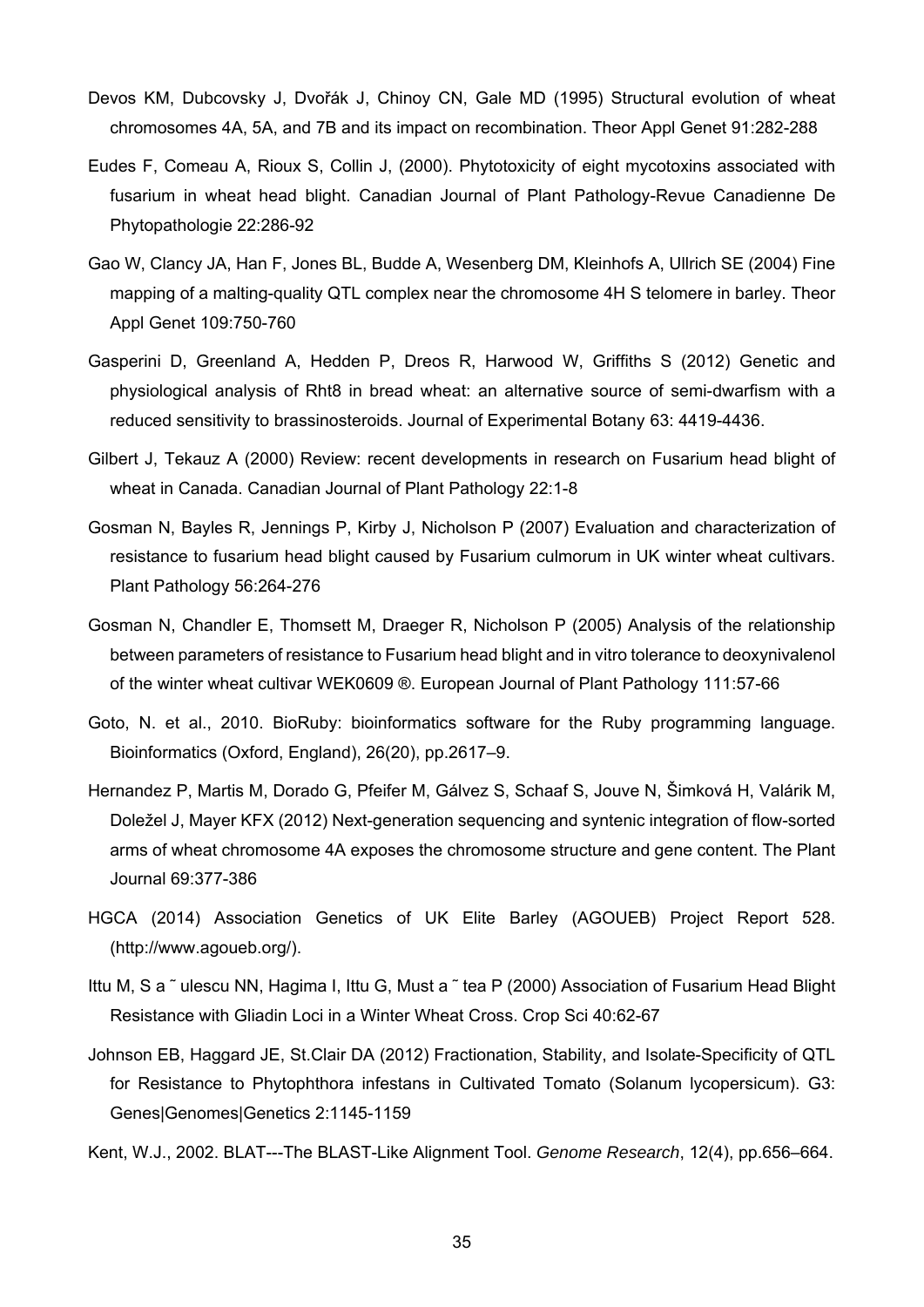- Kersey, P.J. et al., 2012. Ensembl Genomes: an integrative resource for genome-scale data from non-vertebrate species. Nucleic acids research, 40 (Database issue), pp.D91–7.
- Kollers S, Rodemann B, Ling J, Korzun V, Ebmeyer E, Argillier O, Hinze M, Plieske J, Kulosa D, Ganal MW, Röder MS (2013) Whole Genome Association Mapping of <italic>Fusarium</italic> Head Blight Resistance in European Winter Wheat (<italic>Triticum aestivum</italic> L.). PLoS ONE 8:e57500
- La Rota M, Kantety RV, Yu JK, Sorrells ME (2005) Nonrandom distribution and frequencies of genomic and EST-derived microsatellite markers in rice, wheat, and barley. BMC genomics [electronic resource] 6:23
- Laurie D, Pratchett N, Romero C, Simpson E and Snape J (1993) Assignment of the denso Dwarfing Gene to the Long Arm of Chromosome 3 (3H) of Barley by Use of RFLP Markers. Plant Breeding 111: 198–203.
- Li J, Ji L (2005) Adjusting multiple testing in multilocus analyses using the eigenvalues of a correlation matrix. Heredity 95:221-227
- Lin F, Xue SL, Zhang ZZ, Zhang CQ, Kong ZX, Yao GQ, Tian DG, Zhu HL, Li CJ, Cao Y, Wei JB, Luo QY, Ma ZQ (2006) Mapping QTL associated with resistance to Fusarium head blight in the Nanda2419 × Wangshuibai population. II: Type I resistance. Theor Appl Genet 112:528-535
- Lu Q, Szabo-Hever A, Bjørnstad A, Lillemo M Semagn K, Mesterhazy A, Ji F, Shi J, Skinnes H (2011) Two Major Resistance Quantitative Trait Loci are Required to Counteract the Increased Susceptibility to Fusarium Head Blight of the Rht-D1b Dwarfing Gene in Wheat Crop Science 51:2430-2438
- Martins-Lopes P, Zhang H, Koebner R (2001) Detection of single nucleotide mutations in wheat using single strand conformation polymorphism gels. Plant Molecular Biology Reporter 19:159- 162.
- Mesterházy A, Tóth B, Bartók T, Varga M (2008) Breeding strategies against FHB in winter wheat and their relation to type I resistance. Cereal Research Communications 36:37-43
- Mesterházy A (1995) Types and components of resistance to Fusarium head blight of wheat. Plant Breeding 114: 377–386.
- Miftahudin, Ross K, Ma X-F, Mahmoud AA, Layton J, Milla MAR, Chikmawati T, Ramalingam J, Feril O, Pathan MS, Momirovic GS, Kim S, Chema K, Fang P, Haule L, Struxness H, Birkes J, Yaghoubian C, Skinner R, McAllister J, Nguyen V, Qi LL, Echalier B, Gill BS, Linkiewicz AM, Dubcovsky J, Akhunov ED, Dvořák J, Dilbirligi M, Gill KS, Peng JH, Lapitan NLV, Bermudez-Kandianis CE, Sorrells ME, Hossain KG, Kalavacharla V, Kianian SF, Lazo GR, Chao S, Anderson OD, Gonzalez-Hernandez J, Conley EJ, Anderson JA, Choi D-W, Fenton RD, Close TJ, McGuire PE, Qualset CO, Nguyen HT, Gustafson JP (2004) Analysis of Expressed Sequence Tag Loci on Wheat Chromosome Group 4. Genetics 168:651-663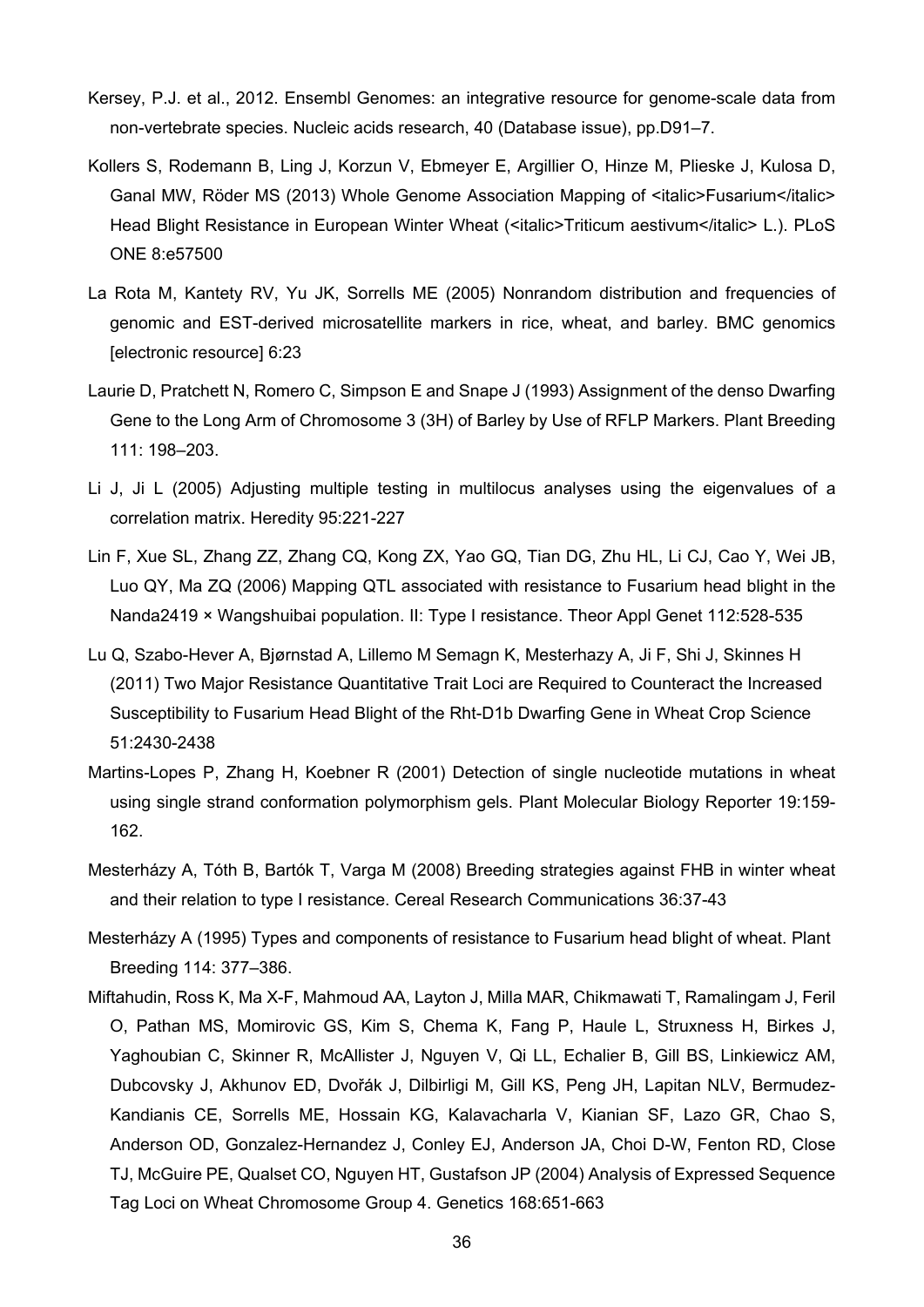- Nicholson P, Bayles R, Jennings P (2008) Understanding the basis of resistance to Fusarium head blight in UK winter wheat (REFAM). AHDB Cereals & Oilseeds Project Report (432):88 pp. http://www.hgca.com/media/269068/pr432.pdf.
- Nicholson P, Chandler E, Draeger RC, Gosman NE, Simpson DR, Thomsett M, Wilson AH (2003) Molecular Tools to Study Epidemiology and Toxicology of Fusarium Head Blight of Cereals. European Journal of Plant Pathology 109:691-703
- Schmolke M, Zimmermann G, Buerstmayr H, Schweizer G, Miedaner T, Korzun V, Ebmeyer E, Hartl L (2005) Molecular mapping of Fusarium head blight resistance in the winter wheat population Dream/Lynx. Theor Appl Genet 111:747-756
- Schroeder HW, Christensen JJ (1963) Factors affecting resistance of wheat to scab caused by Giberella zeae. Phytopathology 53:831-838
- Shen X, Ittu M, Ohm HW (2003) Quantitative Trait Loci Conditioning Resistance to Fusarium Head Blight in Wheat Line F201R Contribution from Purdue Univ., Agric. Res. Programs as Journal Article No. 16838. Crop Sci 43:850-857
- Shimada T, Otani M, (1990). Effects of Fusarium mycotoxins on the growth of shoots and roots at germination in some Japanese wheat cultivars. Cereal Research Communications 18:229-32
- Snijders CHA (1990) Genetic variation for resistance to Fusarium head blight in bread wheat. Euphytica 50:171-179
- Srinivasachary, Gosman N, Steed A, Hollins TW, Bayles R, Jennings P, Nicholson P (2009) Semidwarfing Rht-B1 and Rht-D1 loci of wheat differ significantly in their influence on resistance to Fusarium head blight. Theor Appl Genet 118:695-702
- Srinivasachary, Gosman N, Steed A, Simmonds J, Leverington-Waite M, Wang Y, Snape J and Nicholson P (2008). Susceptibility to Fusarium head blight is associated with the *Rht-D1b* semidwarfing allele in wheat. Theoretical and Applied Genetics **116**: 1145-1153.
- Steed A, Chandler E, Thomsett M, Gosman N, Faure S, Nicholson P (2005) Identification of type I resistance to Fusarium head blight controlled by a major gene located on chromosome 4A of Triticum macha. Theor Appl Genet 111:521-529
- Steiner B, Lemmens M, Griesser M, Scholz U, Schondelmaier J, Buerstmayr H (2004) Molecular mapping of resistance to Fusarium head blight in the spring wheat cultivar Frontana. Theor Appl Genet 109:215-224
- Studer AJ, Doebley JF (2011) Do Large Effect QTL Fractionate? A Case Study at the Maize Domestication QTL teosinte branched1. Genetics 188:673-681
- Van Ooijen JW, Voorips RE (2001) Joinmap 3.0: Software for the calculation of genetic linkage maps. Plant Research International, Netherlands.